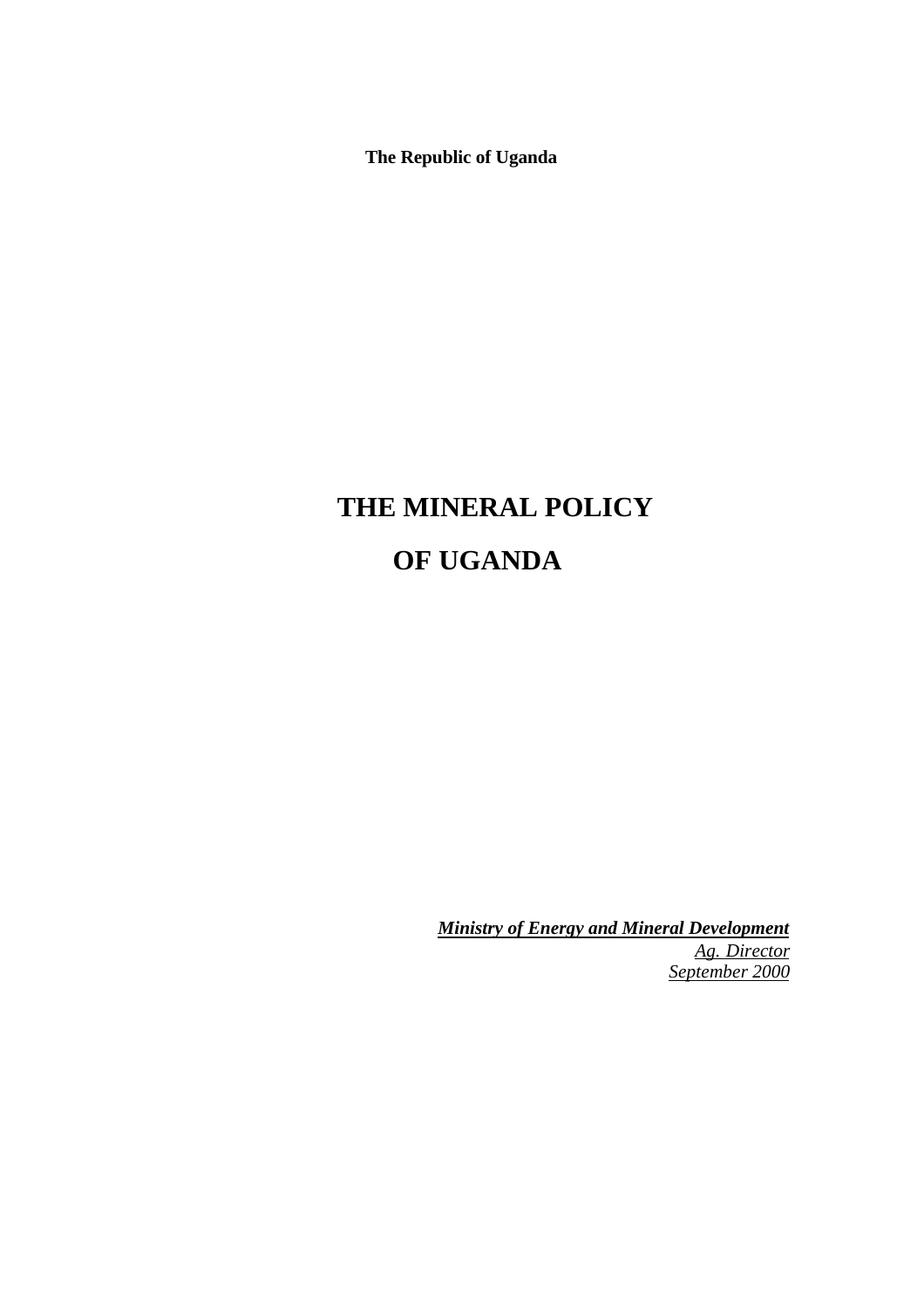### **THE VISION**

# **UGANDA: THE NEW DAWN IN MINING**

**TO ATTRACT INVESTMENT, BUILD CAPACITY FOR ACQUISITION AND UTILISATION OF GEODATA AND INCREASE MINERAL PRODUCTION FOR SOCIAL AND ECONOMIC DEVELOPMENT OF UGANDA.**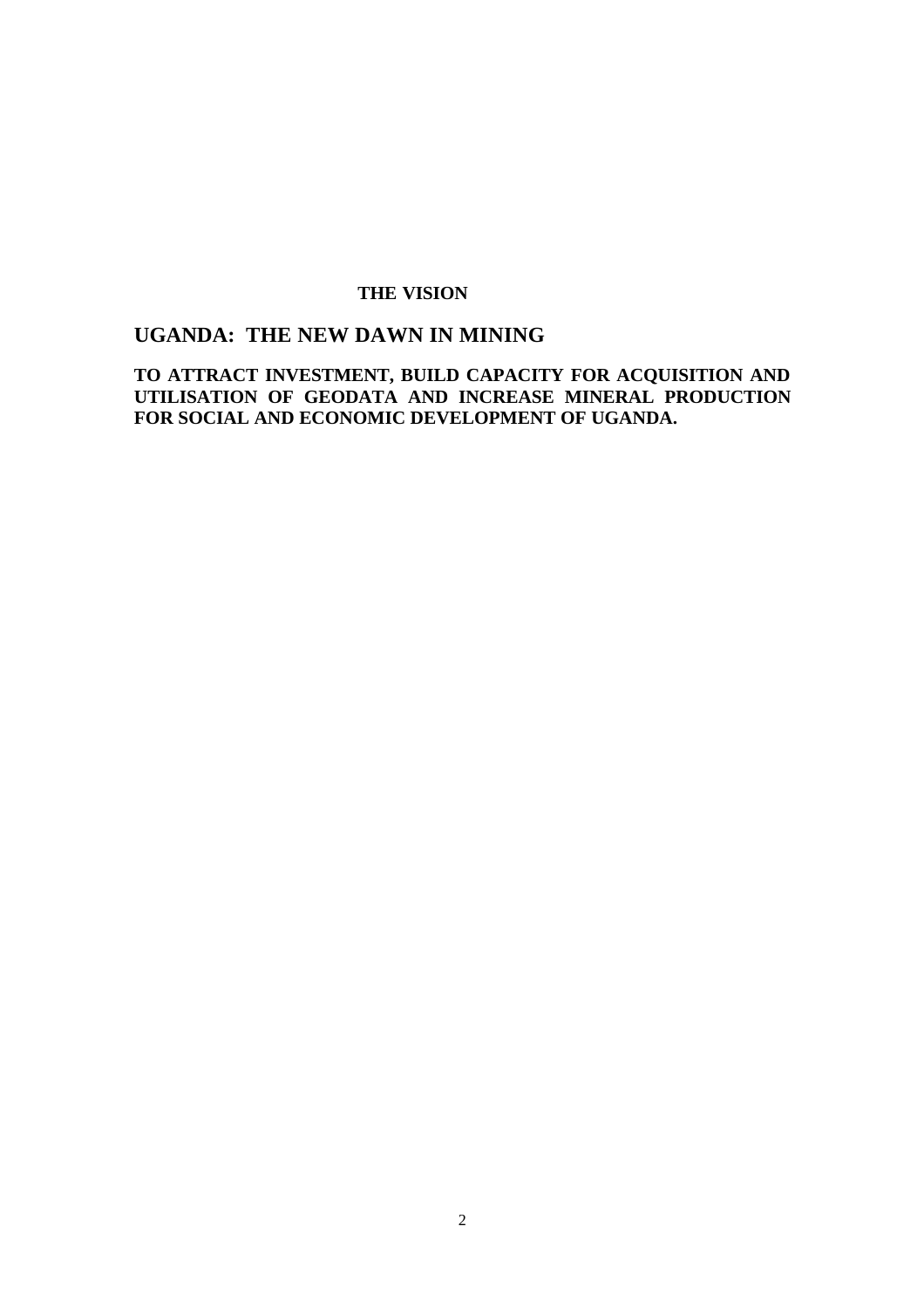# **THE MINERAL POLICY OF UGANDA**

| <b>TABLE OF CONTENTS</b> |               |                                                                  | Page           |
|--------------------------|---------------|------------------------------------------------------------------|----------------|
|                          |               | <b>EXECUTIVE SUMMARY</b>                                         | $\overline{2}$ |
| <b>CHAPTER 1</b>         |               | <b>BACKGROUND INFORMATION</b>                                    | 5              |
|                          | 1.1           | <b>Preamble</b>                                                  | 5              |
|                          | 1.2           | <b>Current Status as at Year 2000</b>                            | $\mathbf 5$    |
|                          |               | 1.2.1 Mineral endowment                                          | 5              |
|                          |               | 1.2.2 Institutional framework                                    | $\overline{7}$ |
|                          |               | 1.2.3 Key issues                                                 | 8              |
|                          | 1.3           | <b>Policy Context and Justification</b>                          | 10             |
|                          | 1.3.1         | <b>International</b>                                             | 10             |
|                          | 1.3.2         | <b>Regional</b>                                                  | 11             |
|                          | 1.3.3         | National (Constitutional, Decentralisation etc.)                 | 11             |
|                          | 1.4           | <b>Policy Formulation Process</b>                                | 12             |
| <b>CHAPTER 2</b>         |               | THE MINERAL POLICY                                               | 13             |
|                          | 2.1           | <b>The Goal</b>                                                  | 13             |
|                          | $2.2^{\circ}$ | <b>Policy Objectives</b>                                         | 13             |
|                          | 2.3           | <b>Policy Principles and Strategies</b>                          | 13             |
|                          | 2.3.1         | To stimulate investment in the mineral sector                    |                |
|                          |               | by promoting private participation                               | 14             |
|                          | 2.3.2         | To ensure that mineral wealth supports national                  |                |
|                          |               | economic and social development                                  | 14             |
|                          | 2.3.3         | To regularise and improve small-scale mining                     | 15             |
|                          | 2.3.4         | To minimise and mitigate the adverse social and                  |                |
|                          |               | environmental impacts of mineral exploitation                    | 15             |
|                          | 2.3.5         | To remove restrictive practices on women                         |                |
|                          |               | participation in the mineral sector and protect                  |                |
|                          |               | children against mining hazards                                  | 16             |
|                          | 2.3.6         | To develop and strengthen capacity for mineral                   |                |
|                          | 2.3.7         | development<br>To add value to mineral ores and increase mineral | 16             |
|                          |               | trade                                                            | 17             |
|                          |               |                                                                  |                |
| <b>CHAPTER 3-</b>        |               | <b>INSTITUTIONAL FRAMEWORK</b>                                   | 18             |
|                          | 3.1           | <b>Ministry of Energy and Mineral Development</b>                | 18             |
|                          | 3.2           | <b>Directorate for Energy and Mineral Development</b>            | 18             |
|                          | 3.3           | <b>Geological Survey and Mines Department</b>                    | 18             |
|                          | 3.4           | <b>Other Institutions</b>                                        | 19             |
| <b>CHAPTER 4</b>         |               | POLICY IMPLEMENTATION                                            | 20             |
|                          | 4.1           | <b>Prioritisation</b>                                            | 20             |
|                          | 4.2           | <b>Policy Implementation Schedule</b>                            | 21             |
| <b>CHAPTER 5</b>         |               | <b>CONCLUSION</b>                                                | 24             |
|                          |               |                                                                  |                |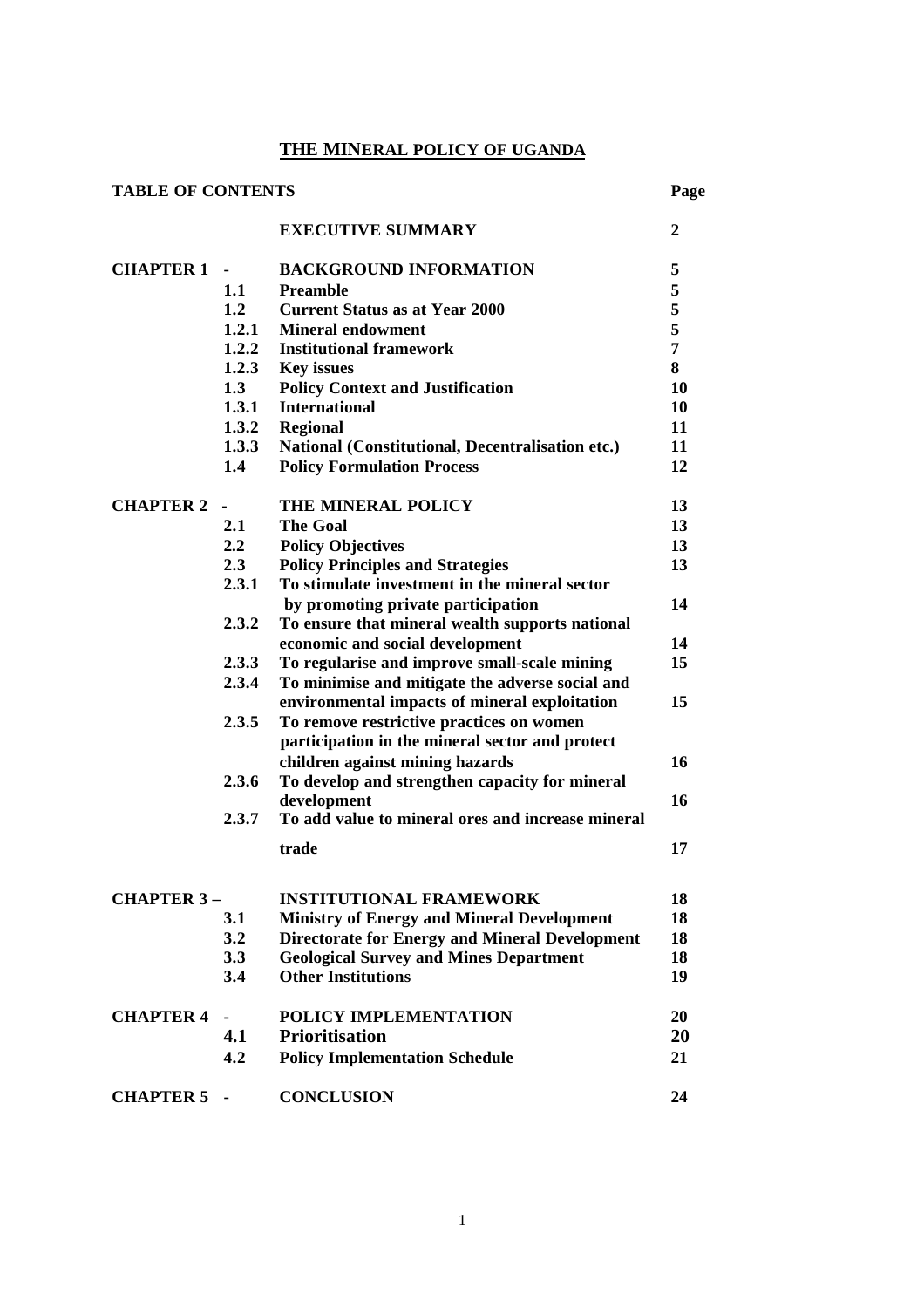# **FOREWORD**

The mineral sector plays a central role in the socio-economic development of our country. It provides employment, raw materials for local industries, export earnings and opportunities for new investments.

Uganda's mineral potential is very high given the existence of a variety of geological formations, many of which have yielded exploitable mineral deposits. The mining history of the country also testifies to this potential considering the long list of minerals, which have been produced both metallic and nonmetallic.

Government is committed to provide a conducive legal, social and fiscal environment for the private sector to invest in the sector. While the private sector will be the player, Government will pay special attention to the provision of basic geologic information and extension services to the small scale and artisanal operator.

The Policy constitutes a formal framework upon which the mineral sector will develop within the national strategy for poverty eradication and development.

The Policy was developed through an extensive consultation process involving a broad spectrum of stakeholders. These included operators, private companies, academics, environmentalists, policy makers and development partners.

Through this Policy the Government intends to maximise the economic and social benefits of mineral exploitation, promote all technically feasible and environmentally sound exploitation alternatives and stimulate innovative approaches within operators focusing on private sector driven initiatives.

The Policy is designed to overcome the main barriers in the mineral sector by introducing new fiscal and technical incentives the mitigation of adverse social and environmental impacts, the removal of restrictive practices on women participation in the sector and the development of local capacities.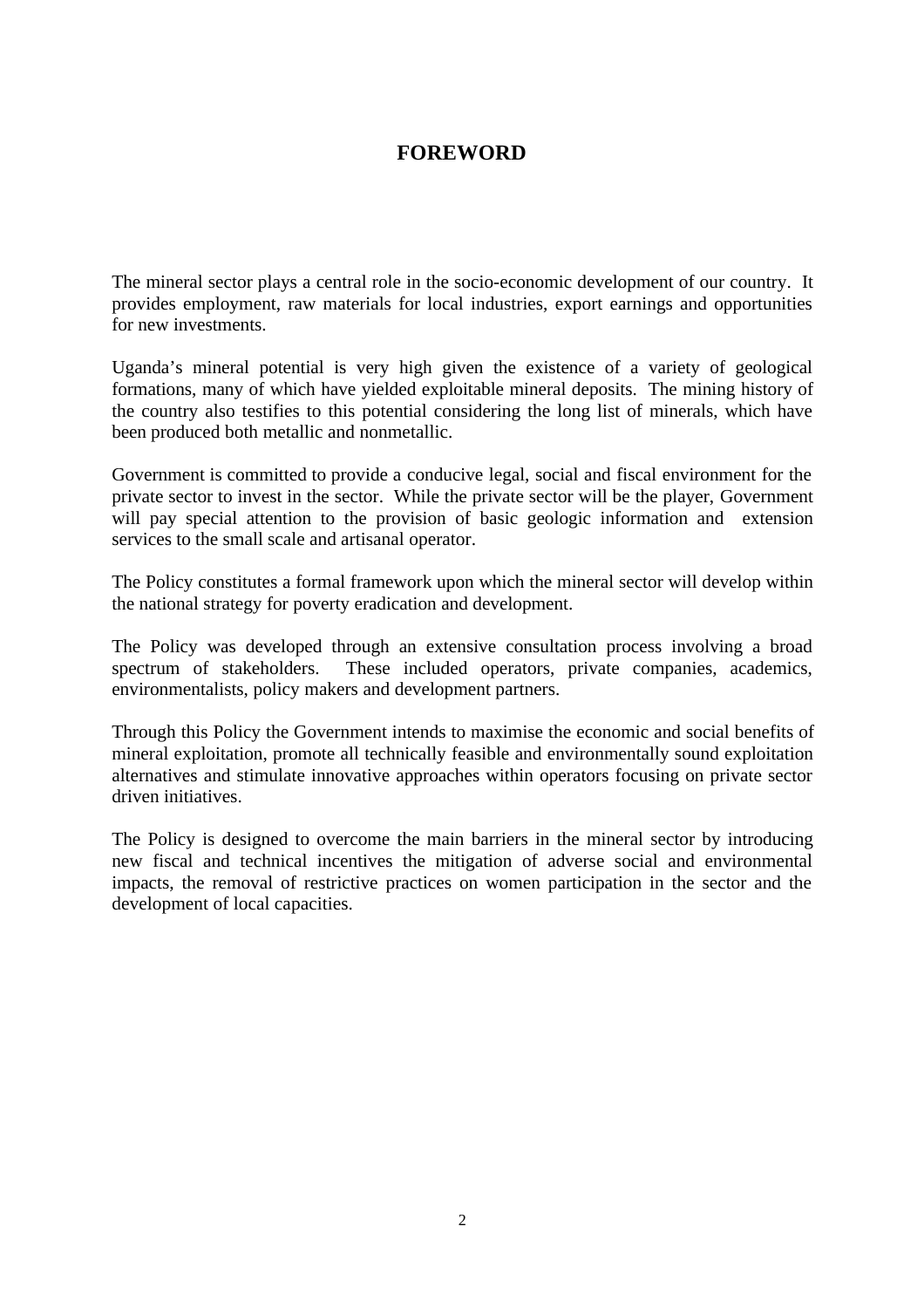I pay tribute to all those who contributed to the formulation of this Policy. Special tribute go to our partners in development and to the task force composed of the following members:- Permanent Secretary, Mr. Fred A. Kabagambe-Kaliisa; the Director, Mr. Soul A. Mboijana; the Commissioner for Geological Survey and Mines Mr. Watuwa Bwobi; the Commissioners with the Parliamentary Counsel, Ms. Harriet Lwabi and Mr. Lawrence Kamugisha; the Assistant Commissioner in the Tax Policy Department, Mr. Moses Kaggwa; and the technical staff of the Ministry namely, Messrs Joshua T. Tuhumwire, Samson S. Byamugisha, Callist B. Wandera, Frank Tukwasibwe, Fred Kyakonye and John Odida for their unreserved efforts in the development of this Document.

It is my hope and belief that all of us will give the required support to make this Mineral Policy a success.

Hon. Syda N. M. Bbumba (Mrs) **MINISTER OF ENERGY AND MINERAL DEVELOPMENT.**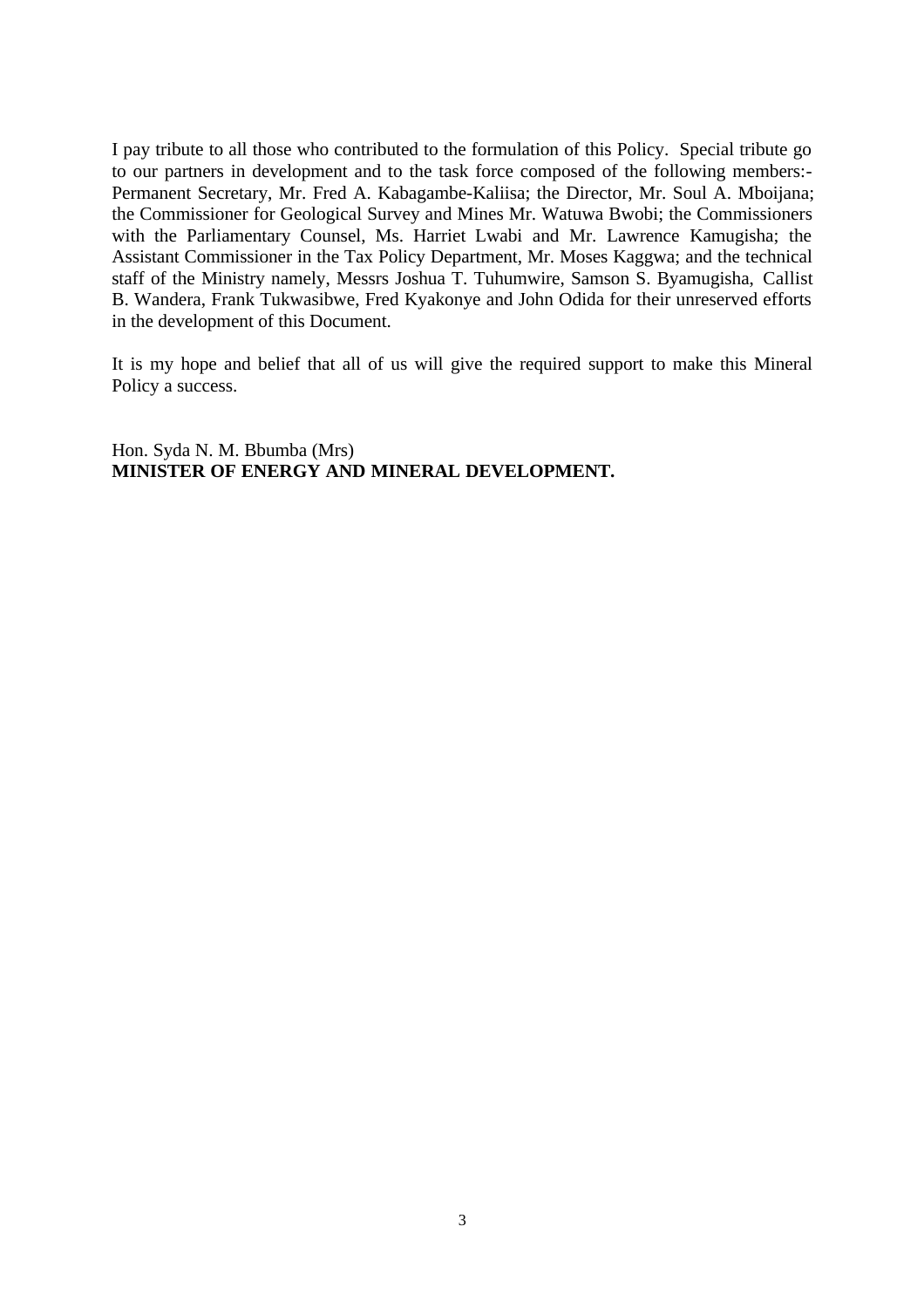# **THE VISION**

# **UGANDA: The New Dawn in Mining.**

To attract investment, build capacity for acquisition and utilisation of Geodata and increase mineral production for economic and social development of Uganda.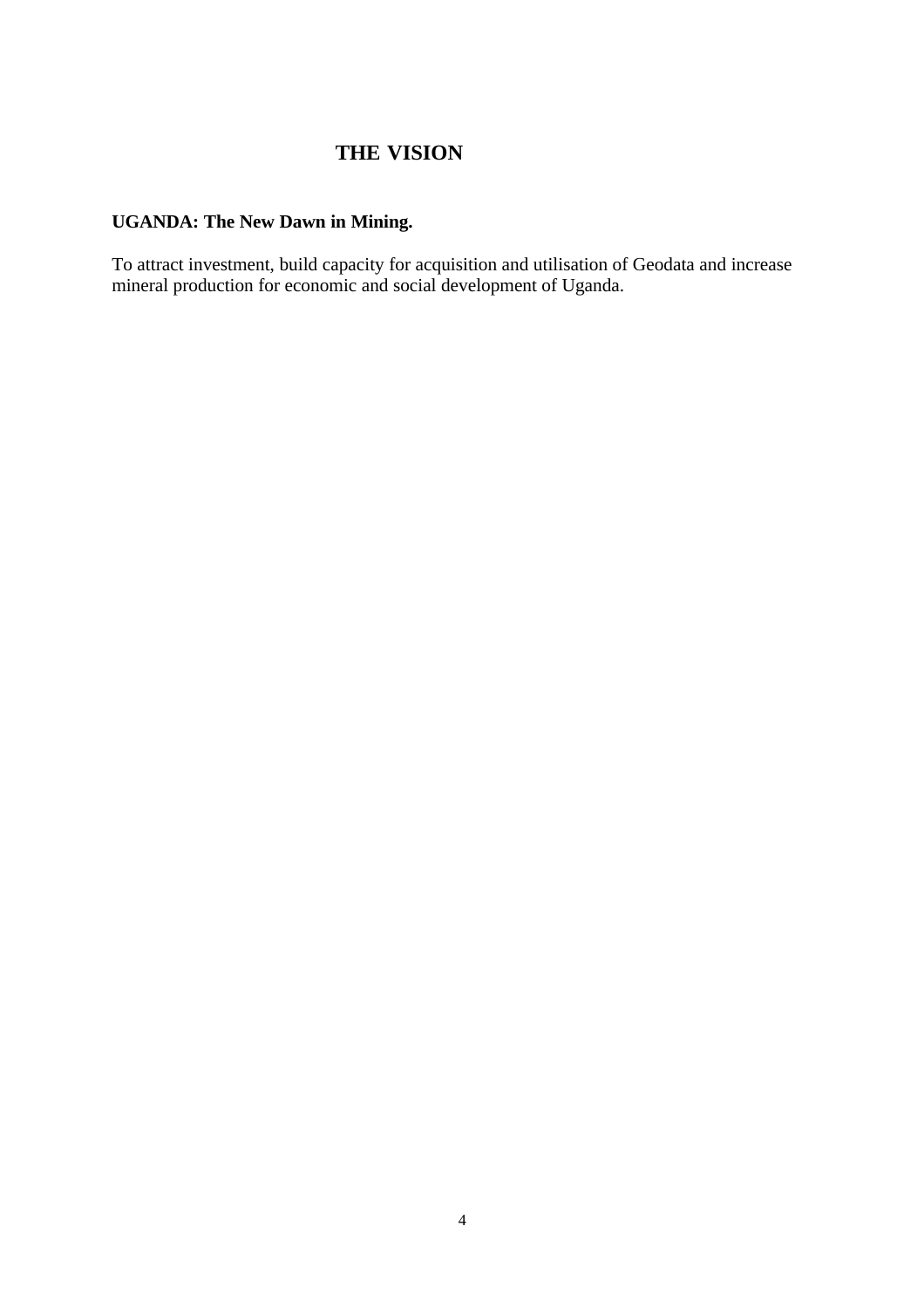### **EXECUTIVE SUMMARY**

The Constitution of the Republic of Uganda places important natural resources including minerals under the protection of Government, on behalf of the people of Uganda. Besides, minerals are a non-renewable resource, which if not properly managed, its sustainability is jeopardised.

Uganda's vision for the mineral sector is "The *new dawn in mining: to attract investment in, build capacity for acquisition and utilisation of geodata and increase mineral production for social and economic development of Uganda*" and its goal is "*to develop the mineral sector for it to contribute significantly to sustainable national social and economic growth*".

The Government of Uganda accords a high priority to the establishment of an internationally competitive investment environment for the mineral sector in order to develop and maintain a strong, dynamic and profitable mining industry for the benefit of the people of Uganda. The Ugandan mineral policy sets out to provide conditions conducive to attract new investment for exploration and mining development, with the private sector providing the necessary management, technical and financial resources required.

The policy provides conducive, stable, predictable, legal and fiscal environments to attract foreign and local investment for exploration and mine development. It also encourages local entrepreneurs to develop small-scale mines so that they can gradually build-up capacity to offer employment and alleviate poverty among the rural population. It is envisaged that with this strategy, the mineral sector will increase substantially its contribution to serve as an engine of growth towards industrial development, employment creation, infrastructure development, increased revenue and foreign exchange earnings as well as socio-economic development.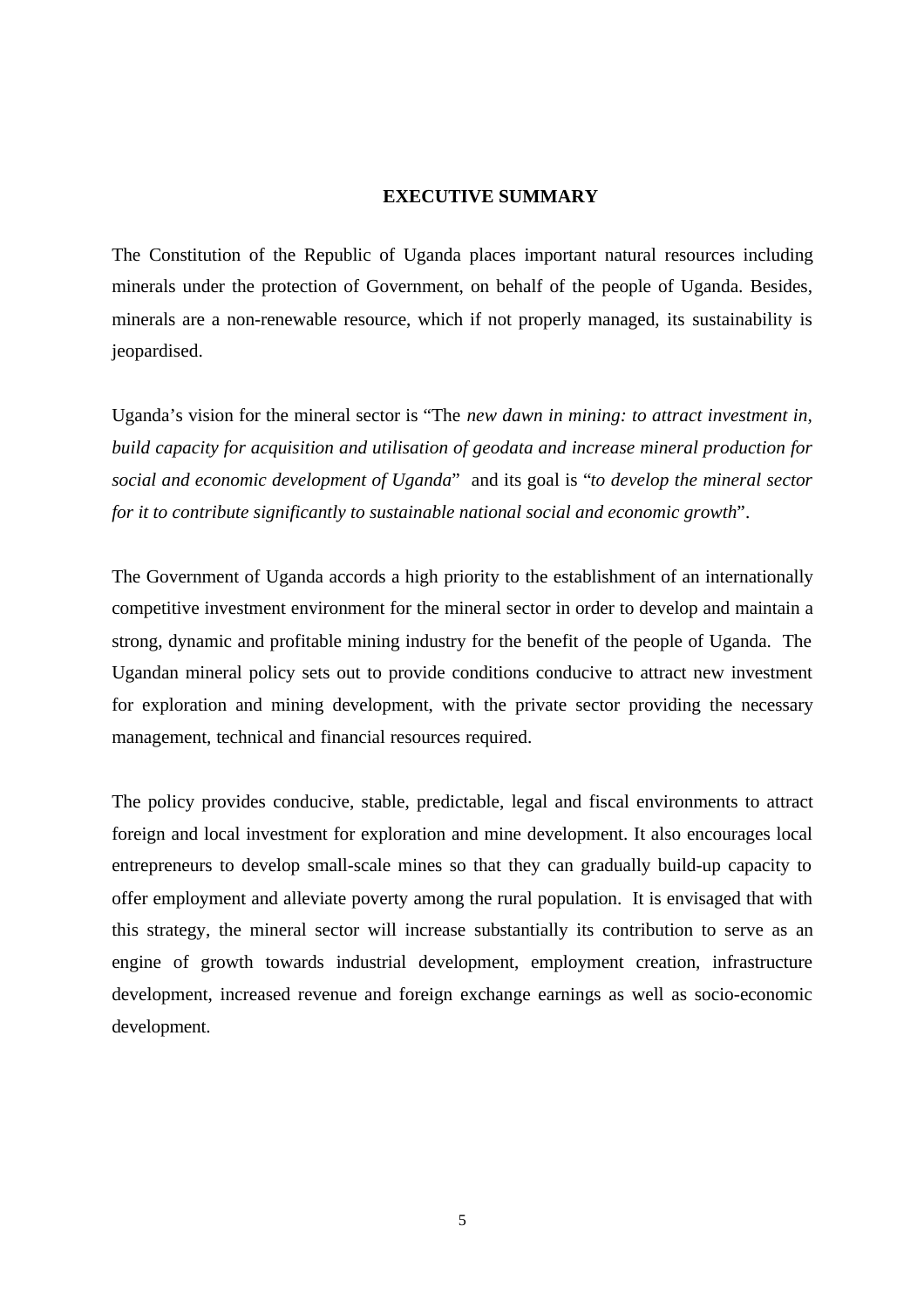# The **Mineral Policy Objectives** are:

- (a) To stimulate mining sector development by promoting private sector participation;
- (b) To ensure that mineral wealth supports national economic and social development;
- (c) To regularise and improve artisanal and small scale mining;
- (d) To minimise and mitigate the adverse social and environmental impacts of mineral exploitation;
- (e) To remove restrictive practices on women participation in the mineral sector and protect children against mining hazards;
- (f) To develop and strengthen local capacity for mineral development; and
- (g) To add value to mineral ores and increase mineral trade.

Under the policy framework, Government shall, carry out geological, geochemical and geophysical surveys of the entire country at various scales; process, analyse and interprete the geoscientific data; archive, package and disseminate the data to potential users through print and electronic media; oblige private operators in the sector to provide acquired geoscientific data at appropriate stages of exploration for enhancing the National Geoscientific Data Bank; and avail mineral prospects to investors.

The Government will encourage artisanal and small-scale miners to form associations and other organisations in order to improve capacity to produce and market their mineral commodities. Government will apply light-handed regulations in small-scale mining, maintain a continuous dialogue with miners' organisations to address matters of small-scale mining and carry out awareness campaigns targeting artisanal and small-scale miners.

In order to stimulate investment in the mineral sector, Government shall put in place an investor-friendly and competitive legal and fiscal frameworks, with well-defined parameters for the sector and shall involve stakeholders in the evolution of sector policy and legislation.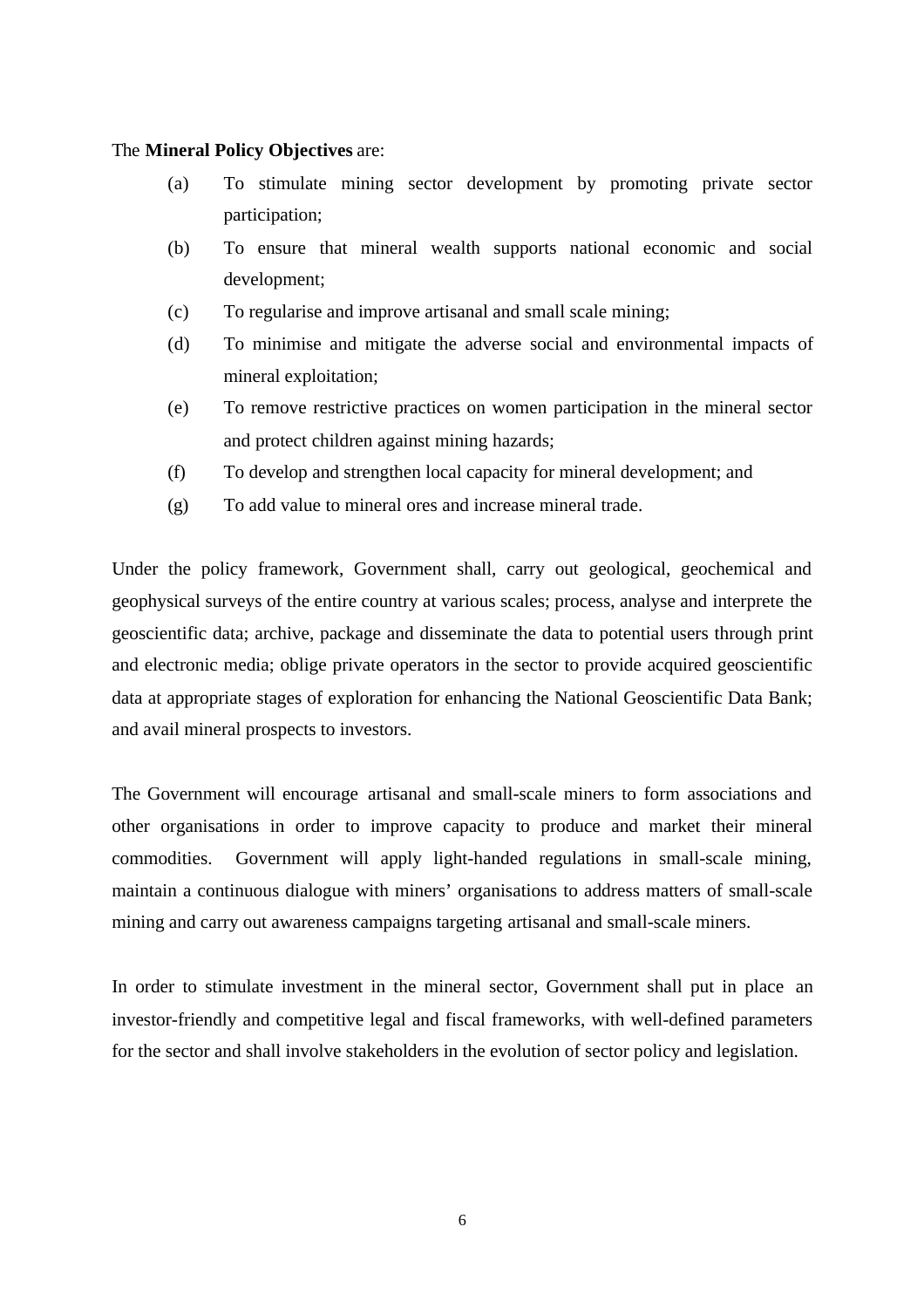In an effort to minimise and mitigate the adverse social and environmental impacts of mineral exploitation, Government shall ensure compliance with the existing laws and regulations on environment, human health and safety. This will be achieved by:

- (a) strengthening the environment monitoring unit of the lead agency;
- (b) carrying out sensitisation of the society;
- (c) encouraging the application of environmentally friendly technologies in mineral exploitation;
- (d) drawing up and establishing health and safety regulations;
- (e) formulating preventive measures against accidents and other human health and safety hazards; and
- (f) promoting affirmative action in favour of women and prohibiting child labour in mining.

The overall strategy of the policy is to ensure that the country's mineral wealth supports sustainable national growth and development as well as the equitable sharing of the benefits from mineral resources amongst the people of Uganda.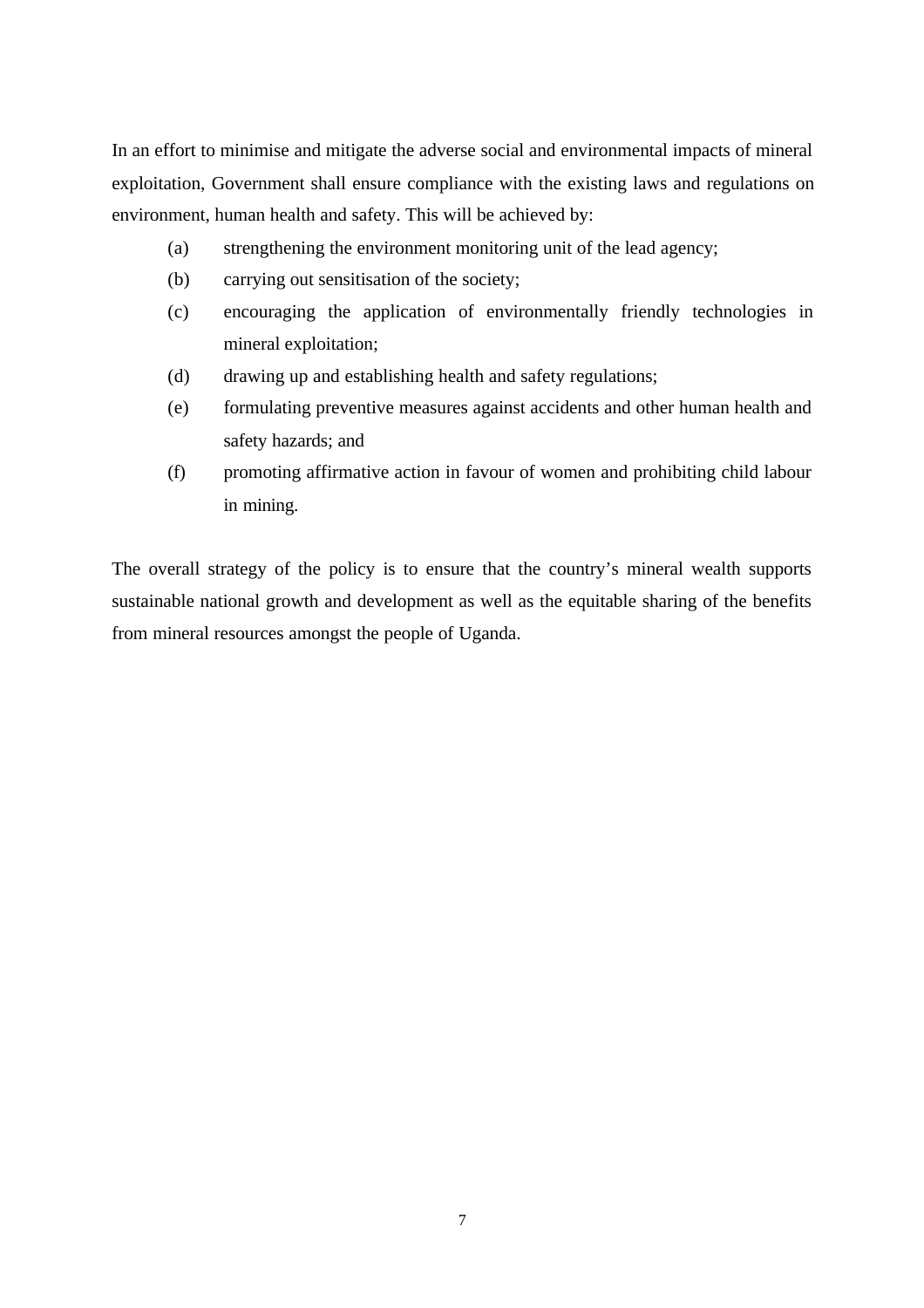### **CHAPTER 1**

### **1 BACKGROUND INFORMATION**

### **1.1 Preamble**

**Recognising** the need to have in place a clear, well focused and people centred national Mineral Policy;

**Recognising** the important role the mineral sector can play in the modernisation of Uganda;

**Bearing in** mind the limited capacity of Government to develop the mineral sector**;** and

**Desirous of** the need to attract private investment in the mineral sector;

The Government of Uganda presents the **Objectives**, **Principles** and **Strategies** aimed at creating an internationally competitive investment environment for the mineral sector in order to have a strong and profitable private sector driven mining industry for the benefit of the people of Uganda. The Uganda Mineral Policy, therefore, is intended to provide conditions conducive to private investment for exploration and mining development with the private sector providing the necessary management, technical and financial resources. The policy is designed to provide an enabling political, legal and fiscal framework to attract foreign and local private investment for mining activities and to regularise as well as encourage small-scale mining. As a result local entrepreneurs will gradually increase mineral production and capital leading to more employment and alleviation of poverty among the rural population. With these measures, it is expected that the mineral sector will progressively contribute significantly towards industrial development, employment creation, infrastructure development, increased revenue and foreign exchange earnings and social and economic development.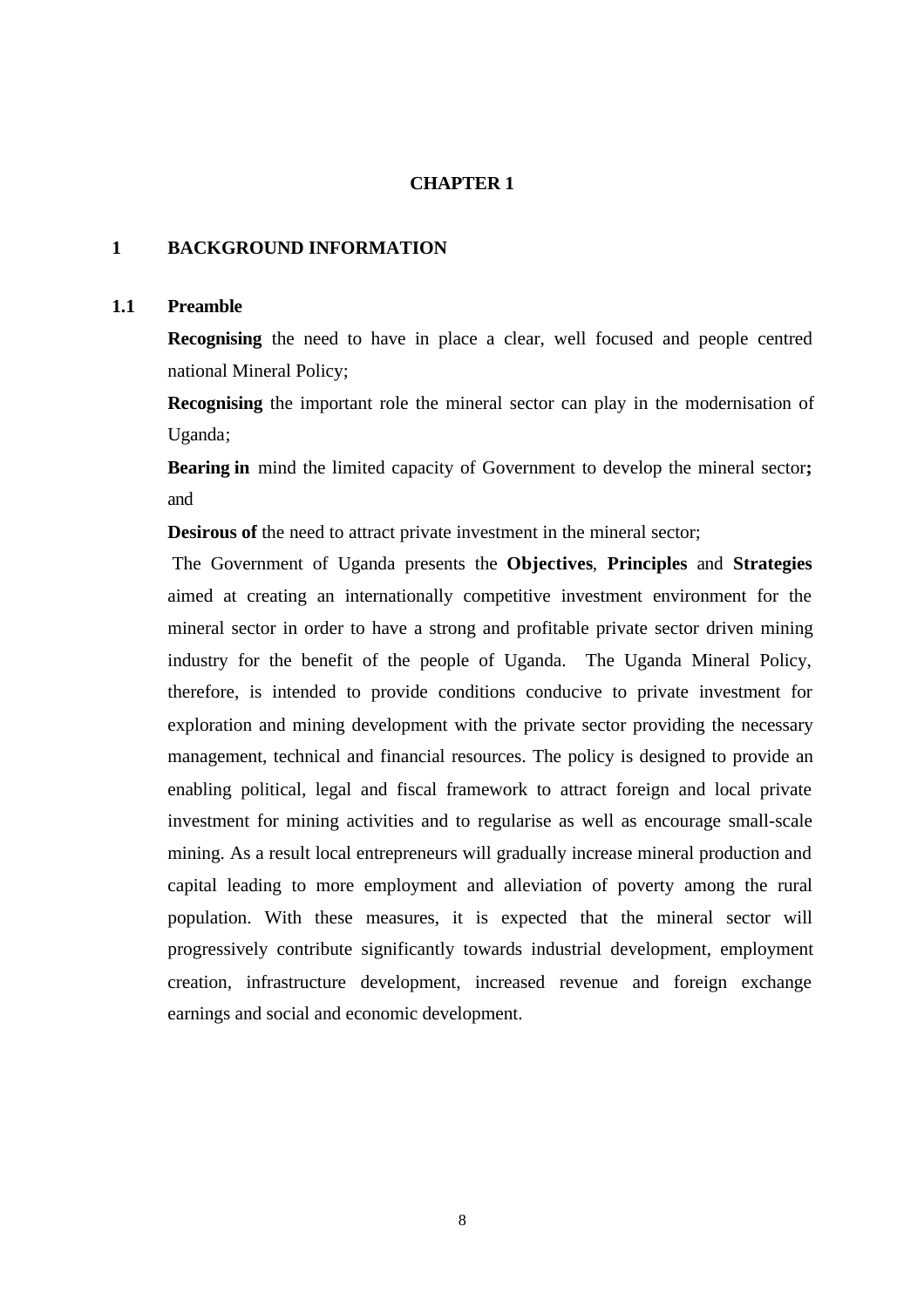### **1.2 Current Status as at Year 2000**

# **1.2.1 Mineral endowment**

Information from geological investigations carried out over a period of more than eighty years and available mineral production statistics, demonstrate that Uganda is endowed with favourable geological conditions associated with a rich and diverse mineral resource base and with substantial economic potential.

Uganda is underlain by extensive Precambrian *(4,500 – 600 million years)* rocks, which are host to a wide variety of mineral deposits. Younger Cenozoic *(65 million years – Present)* sediments and volcanics in the west and east of the country are also host to mineral deposits.

Mineralisation in Uganda falls into the following major geological groupings:

- (i) The Archaean greenstone belt and banded iron formations in the southeast of the country (part of the well known Lake Victoria goldfield extending from northern Tanzania and southwest Kenya into Uganda), the undifferentiated gneisses and metasediments in the north and northeastern regions, the Proterozoic Karagwe-Ankolean *(1400 – 1300 million years)* and the Buganda-Toro *(2000 – 1800 million years)* Systems in southwest and central-west Uganda are host to numerous gold occurrences.
- (ii) The undifferentiated gneisses and meta-sediments in the north and northeastern and the Buganda-Toro System in western Uganda are host to base metals such as copper, cobalt and nickel.
- (iii) The Karasuk group *(1300 million years)* of rocks in Northeastern region, are host to the chromite-nickel-platinum group of metals.
- (iv) The Karagwe-Ankolean System is the major host of tin, tungsten, beryl, lithium, columbite, tantalite and bismuth.
- (v) The Karagwe-Ankolean rock formations and the Carbonatite Ring Complexes in eastern Uganda are the main sources of iron ore.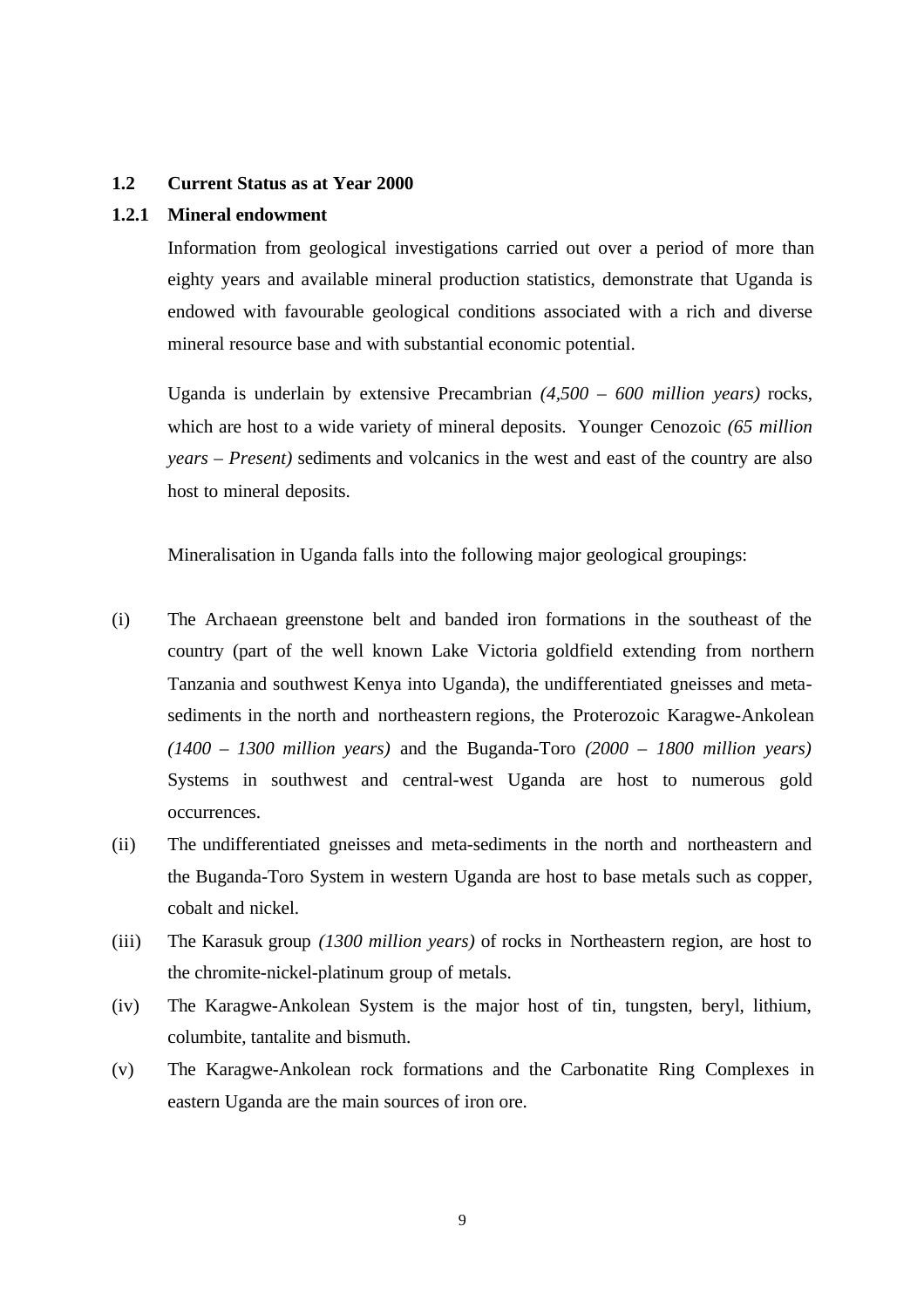- (vi) The Crater Lakes and Sediments in the Rift Valley in western Uganda host a number of evaporites such as salts.
- (vii) A variety of industrial minerals including limestone, phosphate, vermiculite, silica sand, granite, marble, clay, kaolin, diatomite, barite and rare earth-elements occur in different rock formations.

Due to its ancient geological history, Uganda has a number of prospective geological environments from which economic mineral deposits are yet to be discovered. Such environments include the undifferentiated gneissic terrain of Central and Northern Uganda, Archean greenstone belt of Lake Victoria, several carbonatite ring complexes of eastern Uganda and the Kibaran of Southwestern Uganda.

A world-class phosphate deposit is found at Sukulu, one of the seven identified carbonatite ring complexes, which complexes also have potential for a host of other minerals namely, base metals, vermiculite, pyrochlore, titanium and rare earth elements.

A large part of Central and Northern Uganda remains geologically little known due to its thick soil and vegetation cover that makes conventional geological mapping difficult and the mineral potential of this region is yet to be evaluated.

### **1.2.2 Institutional Framework**

#### *The Ministry*

The Policy direction for the mineral sector is the responsibility of the Ministry of Energy and Mineral Development. The mission of the Ministry is: **To promote, develop, strategically manage and safeguard the rational and sustainable utilisation of energy and** *mineral* **resources for economic and social development.**

### *The Directorate*

Its Directorate of Energy and Mineral Development oversees three Technical Departments responsible for energy resources, petroleum exploration and production and **mineral** resources.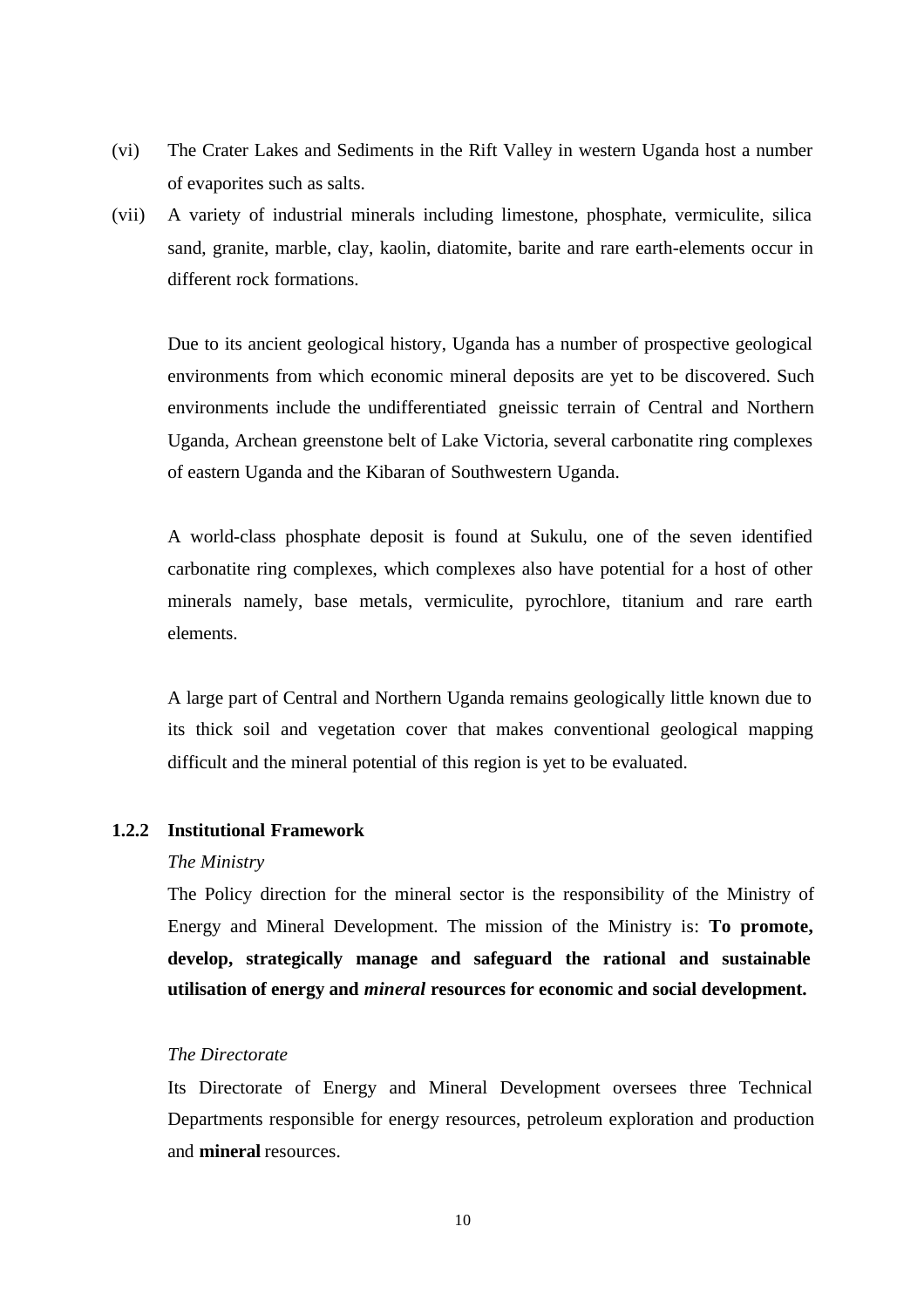### *The Department*

The Geological Survey and Mines Department of the directorate is technically responsible for the administration and management of the mineral sector. The stated mission of the department is: **To promote and ensure rational development and utilisation, in a safe and sustainable environment, of mineral resources for the socioeconomic enhancement of the people of Uganda**.

Specifically, the Department has the mandate to:

- (i) collect, collate, process, analyse, archive and disseminate geoscience data;
- (ii) monitor operators and enforce regulations in the sector; and
- (iii) develop and retain professionals capable of generating and utilising the available geoscience data.

### *Others*

*District Local Administration Authorities* are responsible for receiving and forwarding applications for various mineral rights, arbitrating in compensation, resolution of disputes and granting of licenses, for those minerals not administered under the Mining Act and goldsmith licenses.

The *National Environment Management Authority* is responsible for approving environmental impact assessments and reports for mining projects, in co-ordination with mineral agencies.

The recently formed *Uganda Chamber of Mines* and relevant miners associations or groupings that may come in place will constitute the main stakeholders of institutional framework for the development of the sector.

### **1.2.3 Key Issues**

### **(i) Mineral Sector Policies**

Hitherto the mineral policy direction has been expressed through the annual ministerial statements for budget purposes. The policy has also been expressed in the Five-year Development Plans. However, no all-embracing policy specifically covering or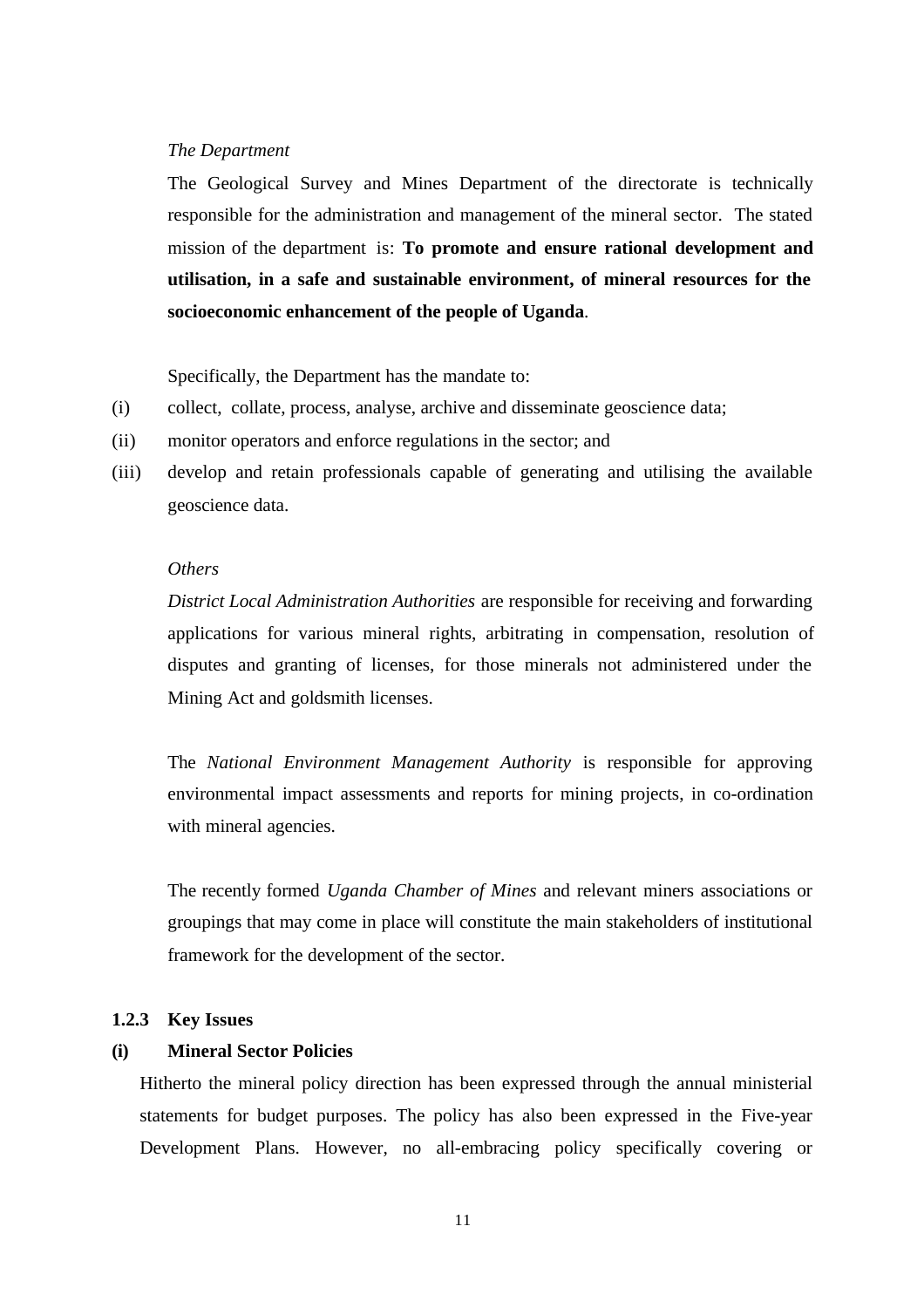addressing long-term goals had been formulated before. Therefore, Government intervention in the sector has remained insufficient to attract adequate investment.

### **(ii) Mining Act**

The current Mining Act was last revised in 1964 and is therefore outdated in many respects. The Act was derived from the pre-Independence Mines Ordinance, which sought to implement the colonial policy. The law favoured the exploitation of minerals for export and little mention was made on building local utilisation capacity. The emerging issues in the sector such as environment, gender and labour conventions were hardly addressed.

### **(iii) Political Instability**

The political environment for most of the 1970s and early 1980s was not conducive for mineral development. The infamous declaration of the economic war in 1972 led to the capital flight and desertion by professionals in the sector, thus affecting the production capacity. By 1986, the contribution of the sector to GDP had dropped to 1% from 6% during the 1960s, while the contribution to foreign exchange earnings had more or less disappeared.

### **(iv) Low Priority Ranking of the Sector**

Despite the Government's policy of creating an independent, integrated and selfsustaining economy, the mineral sector was accorded low priority ranking in the National Development Plans.

Following the UNDP sponsored Mineral Development Project, which ended in 1996, there was a growth in interest by the private sector, that resulted in increased exploration area and exports of minerals especially gold. Subsequently, the Government has accorded the sector high priority status starting during with 2000/2001 Financial Year.

#### **(v) Underfunding of the Sector**

In light of the low priority status assigned to the sector by the Government over a long time, the Government was allocating sufficient funds for mineral development. This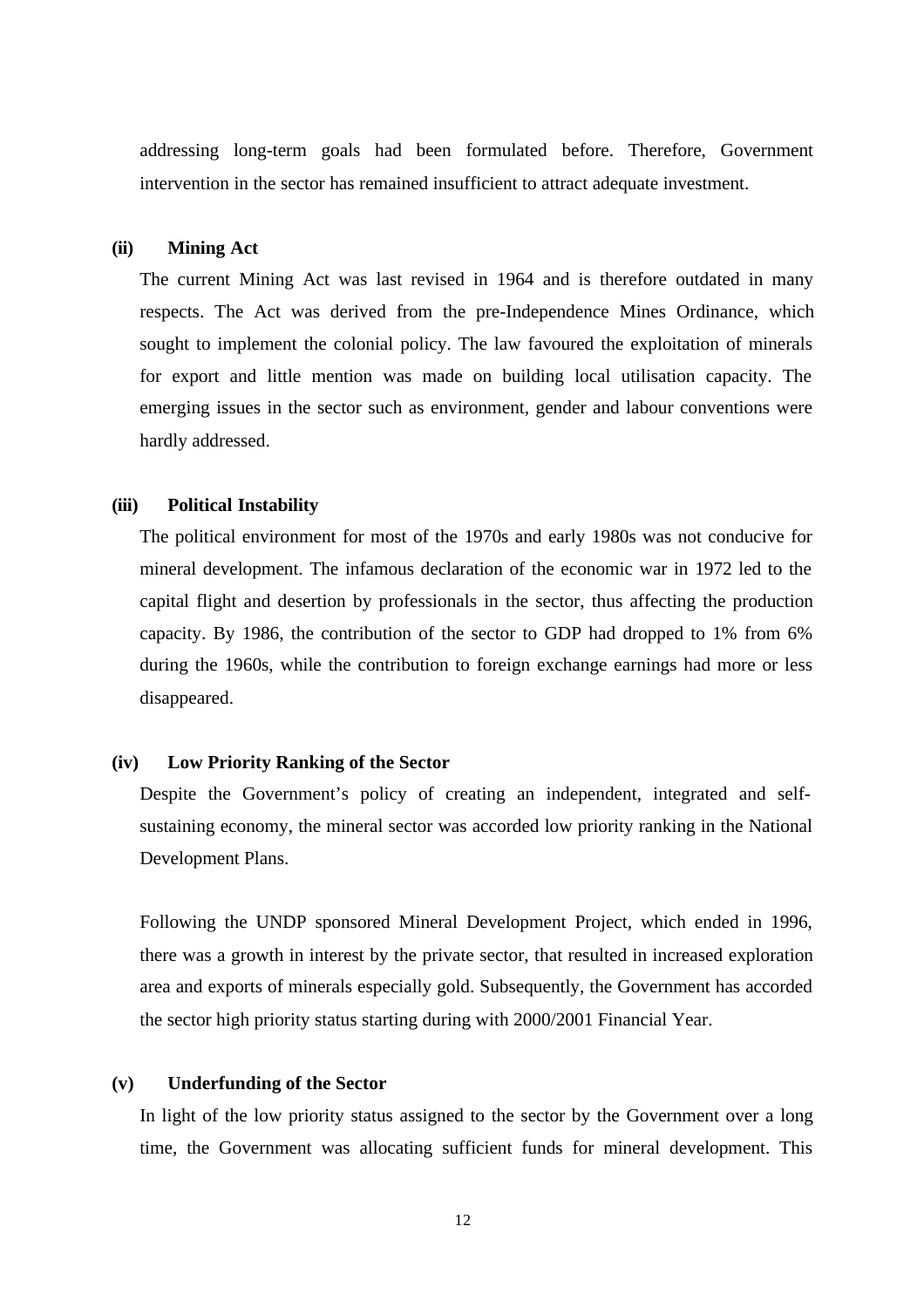underfunding led to the deterioration of the institutional infrastructure (building, transport, laboratory services etc.) at the Geological Survey and Mines Department. This was followed by a continuous desertion of professionals to *"greener pastures"* thus undermining further the Government capacity to develop the sector. This was made worse by the prevailing low levels of remuneration to earthscientists and technicians.

#### **(vi) Mineral Markets**

A significant amount of tin, wolfram, beryl, bismuth and columbite/tantalite ores was produced by artisanal and small-scale miners. This significant production was triggered the availability of a local marketing arrangement for the minerals. The facility was constituted by the Itama Mines, which succeeded British Metal Corporation and closed in 1976. There has not been such a facility since then. This situation significantly affected the production of these minerals and the development of the sector. The existence of such a marketing arrangement had provided the miners with ores upgrading facilities, the availability of inputs on hire purchase, loans and fair prices.

### **(vii) Private Associations in the Sector**

In the past the mineral sector lacked organised private associations. Lack of such associations resulted in absence of pressure groups to loby Government for improved services to the sector. This vacuum has been filled by the recently formed Uganda Chamber of Mines, an umbrella association for all stakeholders in the mineral sector.

#### **(viii) Geoscientific Data**

An important basis for investment in the mineral sector is the availability of basic and reliable data. Todate there is a lack of adequate, modern, comprehensive and detailed geological, geophysical, geochemical and remote sensing information covering the entire country. Limited funding has constrained the Geological Survey and Mines Department from acquiring the basic data to guide potential investors in the sector.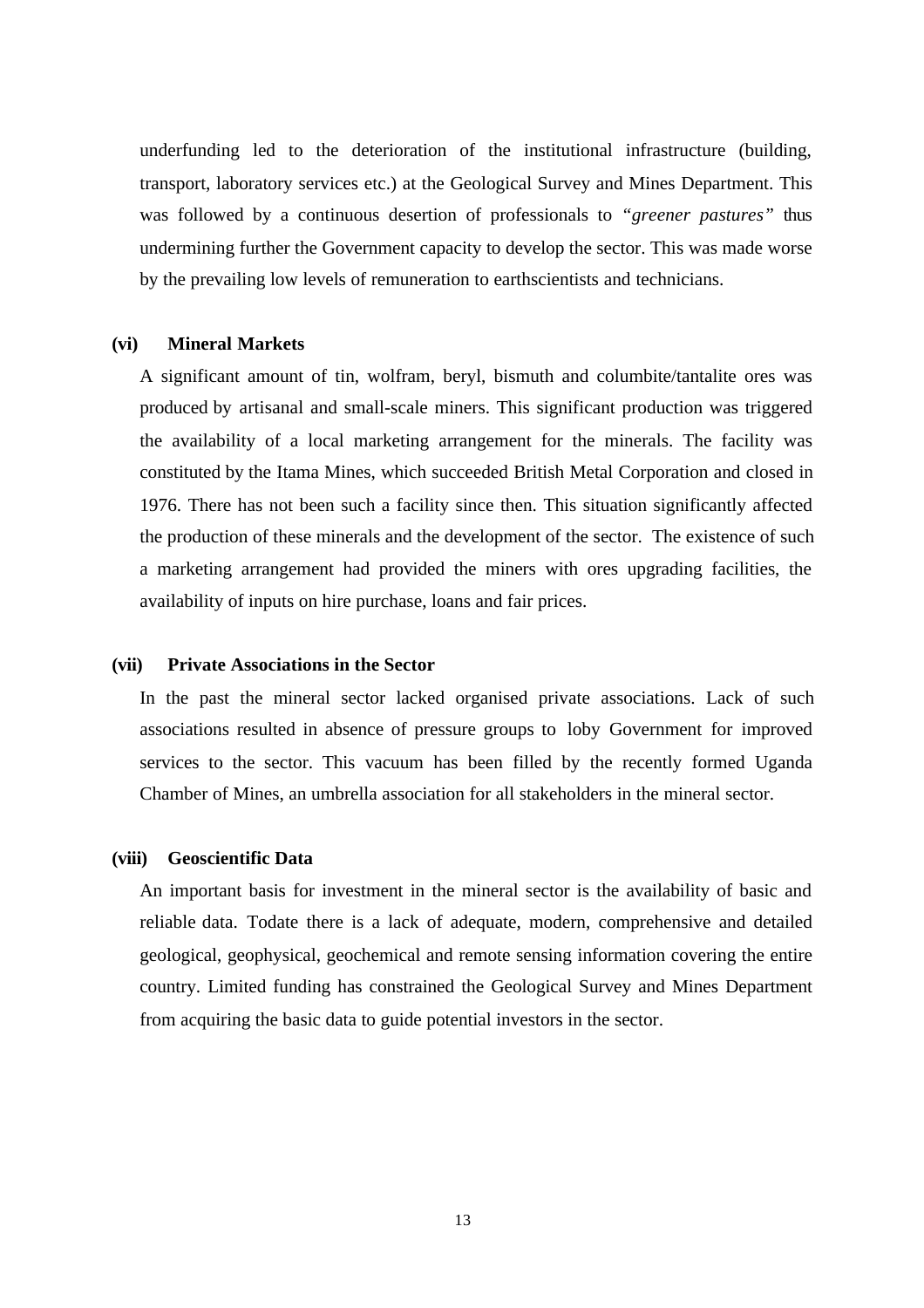### **1.3 Policy Context and Justification**

#### **1.3.1 International**

Since mid-1980s the global mining industry has undergone dramatic changes, which may have far-reaching implications for Uganda. Many countries, particularly in the developing world, have embarked on wide ranging structural reforms aimed at opening up their economies to foreign trade and investment. This has led to a world wide competition for investment.

Similarly technological advances in various stages of mining development have greatly extended the resource base by enhancing the viability of low-grade deposits that were considered uneconomical in the past and by enabling the discovery of deep seated and new deposits. This development has proved a challenge to many developing nations.

On the other hand, the globalisation of finance and investment and the improvement of financial mechanisms have opened up new frontiers, leading to an increase in the pool of risk capital available for exploration and mining development.

### **1.3.2 Regional**

With these trend setting developments, and in order to take advantage of the opportunities offered by renewed interest in mining in Africa, the mineral sector of Uganda will adjust and make a smooth and rapid transition towards a modern and viable mining industry.

### **1.3.3 National (Constitutional, Decentralisation, etc.)**

Following the promulgation of the New Constitution in 1995, there was need to revise a number of laws, including the mining law, to conform to the constitutional provisions. Before advancing further and finalising the enactment of a new mining law, it is necessary to develop an appropriate national policy on minerals. The mandate to manage the mineral resource is derived from the following constitutional provisions: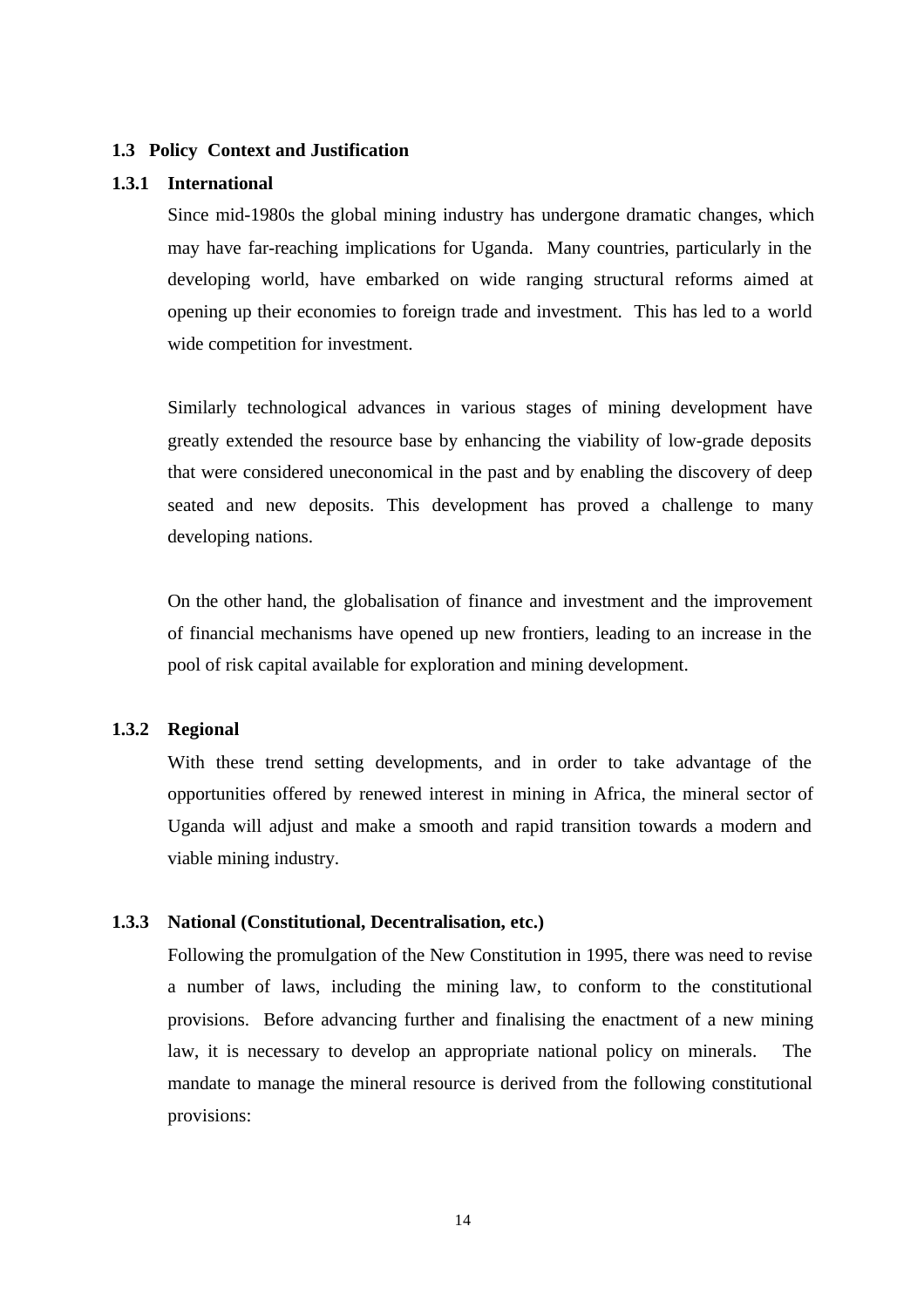- (i) Objective XIII: Protection of Natural Resources: The State shall protect important natural resources, including land, water, wetlands, minerals, oil, fauna and flora on behalf of the people of Uganda.
- (ii) Article 244: Parliament shall make laws regulating:
	- (a) the exploitation of minerals;
	- (b) the sharing of royalties arising from mineral exploitation;
	- (c) the conditions for payment of indemnities arising out of exploitation of minerals;
	- (d) conditions regarding the restoration of derelict lands;
	- (e) minerals and mineral ores shall be exploited taking into account the interest of the individual land owners, local governments and the Government; and
	- (f) for purposes of this article "minerals" does not include clay, murram, sand or any stone commonly used for building or similar purposes.
- (iii) Sixth Schedule, Item 7: Land, mines, minerals and water resources and the environment.
- (iv) Sixth Schedule, Item 20: National standards (*related to mineral resources).*
- (v) Sixth Scheduled, Item 22: National surveys and mapping (*including geological, geophysical, geochemical and seismological).*
- (vi) Sixth Schedule, Item 26: Control and management of epidemics and disasters (*caused by or associated with geotectonic/mineral resources*).
- (vii) Objective XXVII: Promotion of rational use and development of natural resources.
- (viii) Objective XI: Stimulation of agricultural, industrial, technological and scientific development.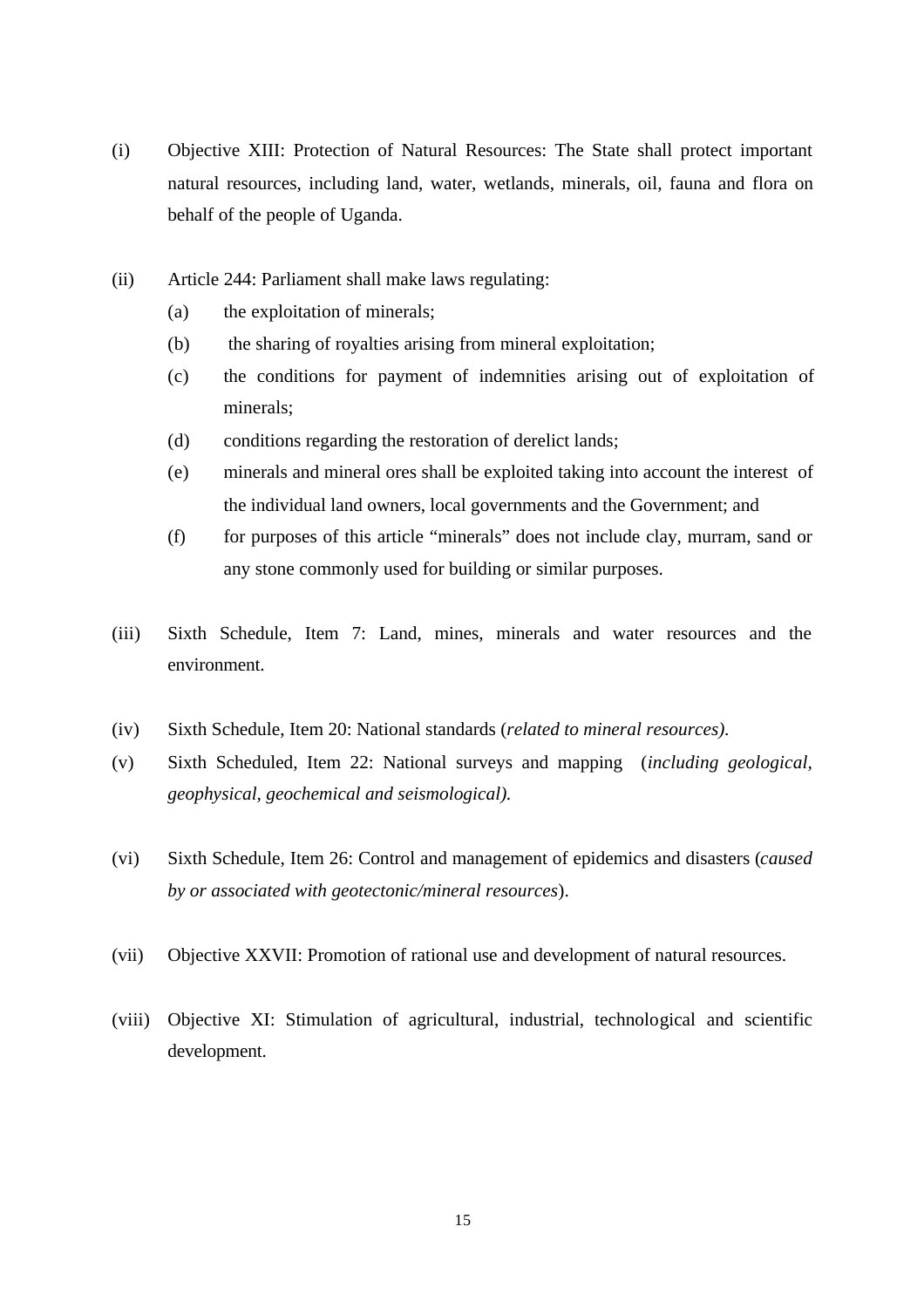### **1.4 Policy Formulation Process**

To ensure a modern, investor-friendly and acceptable Mineral Policy for Uganda, the Ministry of Energy and Mineral Development constituted an Inter-Ministerial Task Force to spearhead the policy formulation. The Task Force was headed by the Minister of State in the Ministry. Other members included representatives of the Ministry of Finance, Planning and Economic Development, Ministry of Justice and Constitutional Affairs and Geological Survey and Mines Department. The Task Force put in place a timetable and work- program for completion of the policy formulation process. The process involved a series of consultative technical and political meetings with stakeholders in Uganda. For comparative reasons, consultations were also made in a number of countries in the sub-region (including Botswana, Namibia, South Africa, Tanzania), as well as with the multi-national institutions such as the Commonwealth Secretariat and the World Bank. The Draft Policy document was presented and discussed at a national consultative forum in September 2000.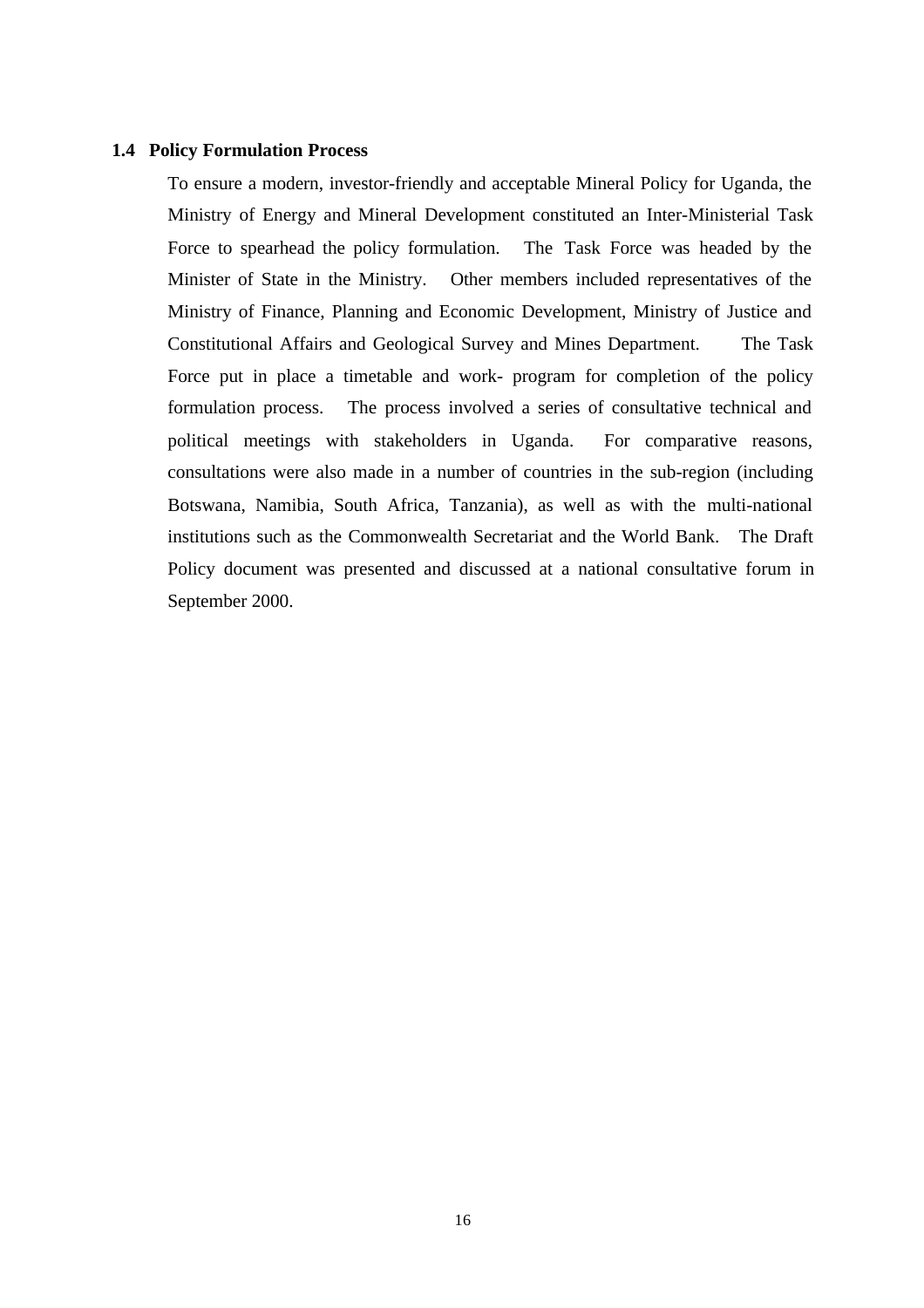# **CHAPTER 2**

# **2. THE MINERAL POLICY**

### **2.1 The Goal**

To develop the mineral sector, for it to contribute significantly to sustainable national economic and social growth by creating gainful employment and providing alternative source of income particularly for the rural population in Uganda.

### **2.2 Policy Objectives**

 In order to address the key issues in the mineral sector, Government has put in place a Mineral Policy with a view to attract and enable the private sector take lead in exploration, mine development, mineral beneficiation and marketing. The role of the Government is to stimulate and guide private mining investment by providing adequate basic geological and other data, administering, regulating and promoting sustainable growth of the sector.

Accordingly, the Government policy objectives for the mineral sector are:

- (i) To stimulate investment in the mineral sector by promoting private participation;
- (ii) To ensure that mineral wealth supports national economic and social development;
- (iii) To regularise and improve artisanal and small scale mining;
- (iv) To minimise and mitigate the adverse social and environmental impacts of mineral exploitation;
- (v) To remove restrictive practices on women participation in the mineral sector and protect children against mining hazards;
- (vi) To develop and strengthen local capacity for mineral development; and
- (vii) To add value to mineral ores and increase mineral trade.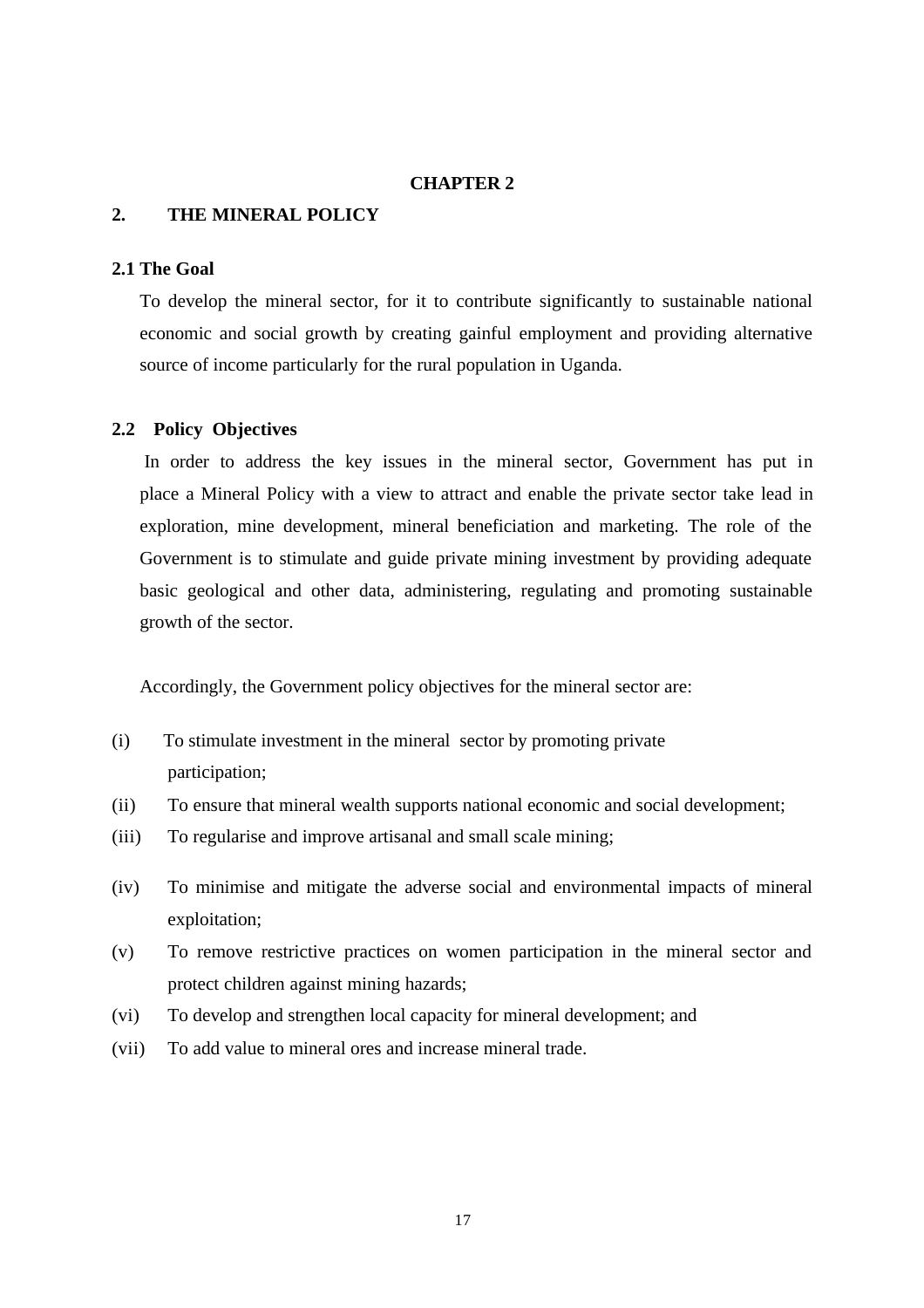# **2.3 Policy Principles and Strategies**

In order to achieve the goal, the Government has formulated principles and strategies as follows:

# **2.3.1** *Objective 1:* **To stimulate investment in the mineral sector by promoting**

# **Private participation**

### **Principles:**

Government shall:

- (i) acquire basic geoscientific data and disseminate it; and
- (ii) put in place a stable, predictable and competitive fiscal and legal environments for the Sector.

# **Strategies:**

Government shall:

- (a) review and put in place an investor-friendly legal framework;
- (b) institute and maintain a progressive and predictable tax regime with well-defined parameters;
- (c) involve stakeholders in the formulation of the mineral policy and its legislation;
- (d) carry out geological, geochemical and geophysical surveys of the entire country at various scales;
- (e) encourage private operators in the sector to provide acquired geoscientific data at appropriate stages of their operations for the enhancement the national databank;
- (f) process, analyse and interpret geoscientific data;
- (g) archive, package and disseminate data through publications and electronic media;
- (h) avail mineral prospects to investors; and
- (i) facilitate access to land for mineral development.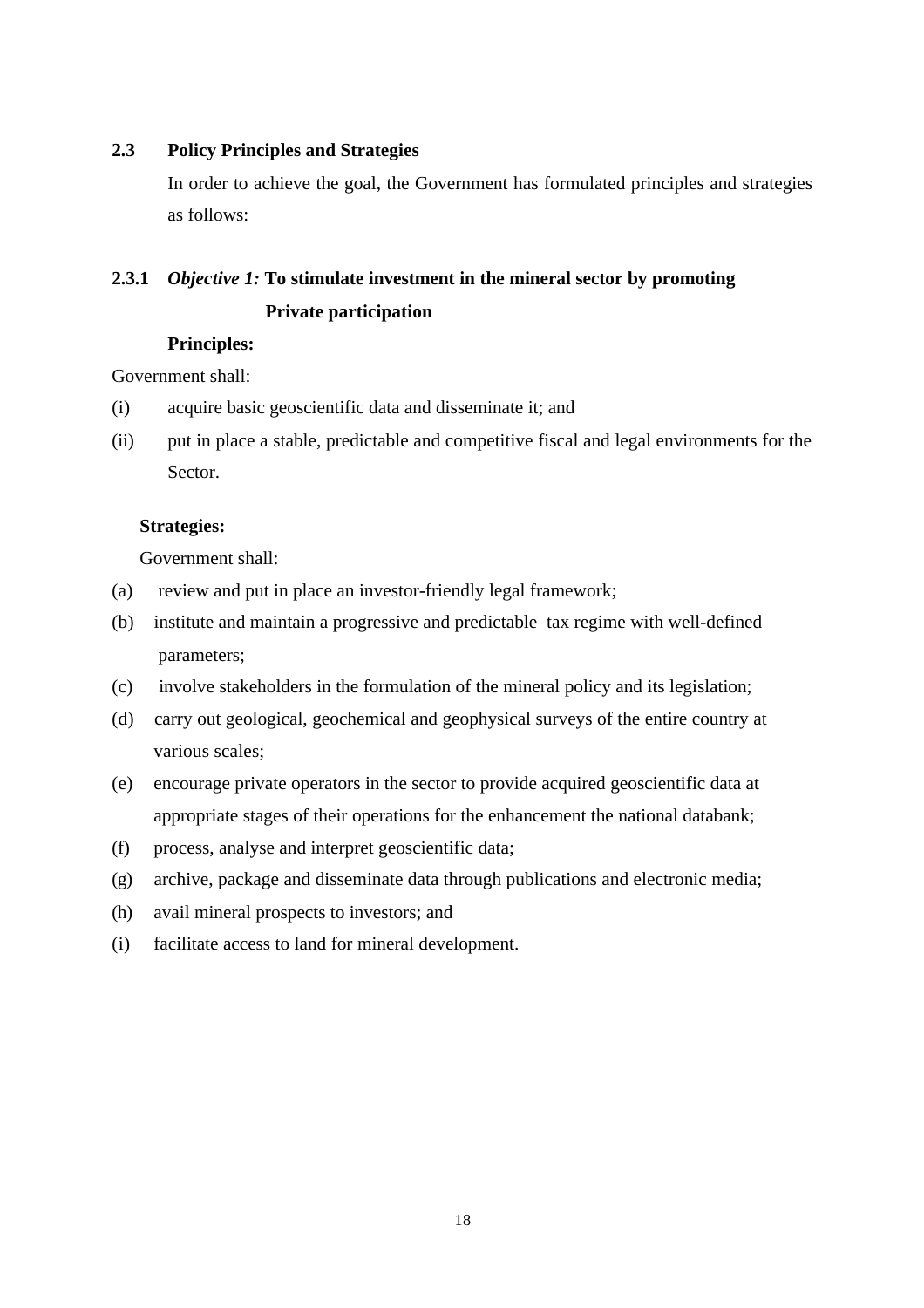# **2.3.2** *Objective 2:* **To ensure that mineral wealth supports national economic and** **social development**

### **Principle:**

Government shall ensure equitable sharing of revenue from the mineral resources.

### **Strategies:**

- (a) Government shall levy and collect royalties and fees for services rendered
- (b) Royalties shall be shared between Government and Local Governments from where minerals are produced.

### **2.3.3** *Objective 3:* **To regularise and improve artisanal and small-scale mining**

### **Principle:**

Government shall promote the formation of small-scale miners' associations in order to improve their competitiveness.

### **Strategies:**

Government shall:

- (a) apply light-handed regulation in small-scale mining;
- (b) provide information on available production and marketing facilities;
- (c) provide extension services to the small-scale miners through their associations; and
- (d) carry out awareness campaigns targeting the artisanal and small-scale miners.

# **2.3.4** *Objective 4:* **To minimise and mitigate the adverse social and environmental** **impacts of mineral exploitation**

### **Principles:**

Government shall ensure:

- (i) that there is compliance with the existing laws and regulations on the environment; and
- (ii) the protection of human health and safety.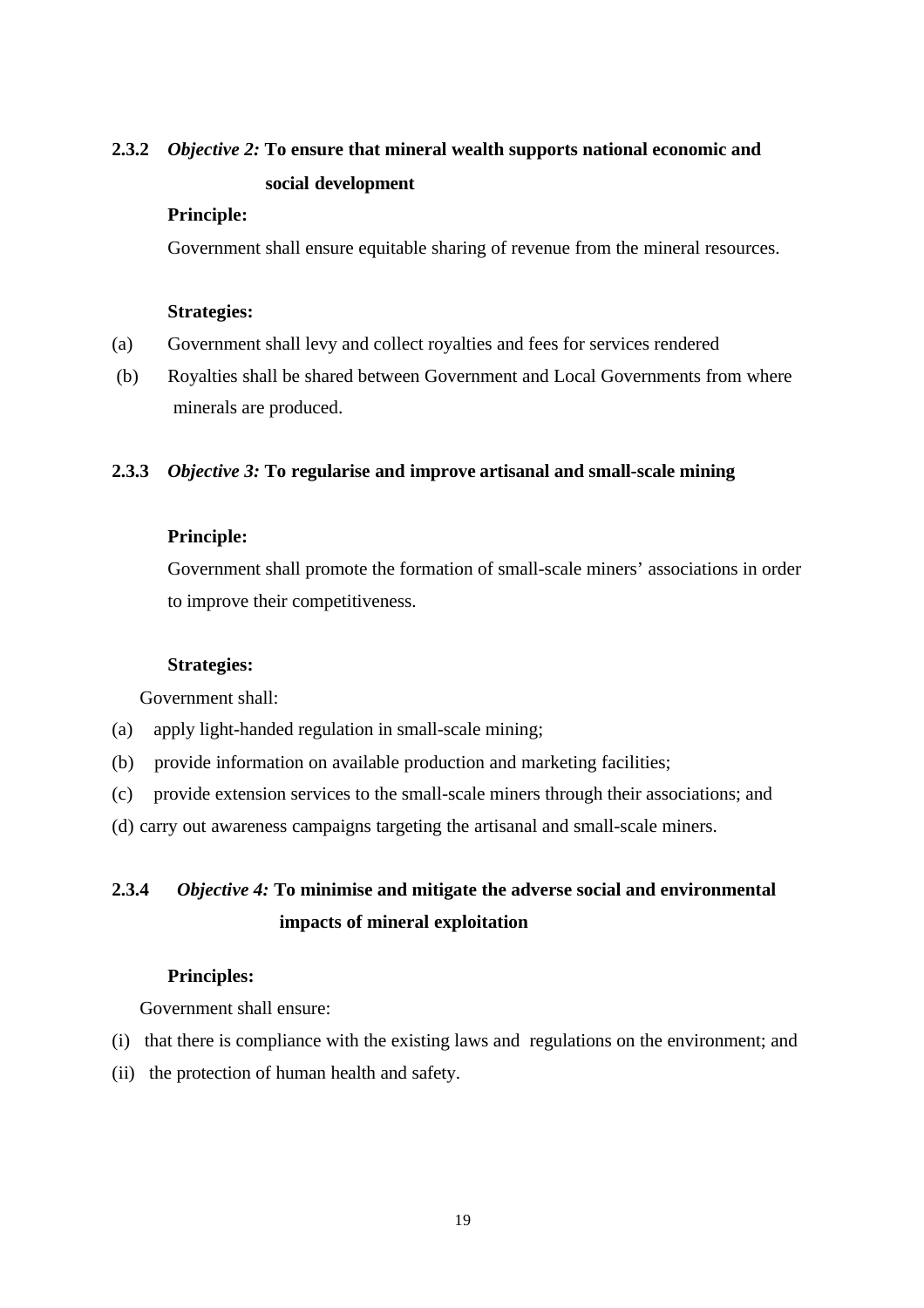### **Strategies:**

Government shall:

- (a) strengthen the environmental monitoring unit of the Ministry;
- (b) carry out sensitisation of the society on the impact of mining on environment;
- (c) promote the application of environmentally friendly technologies and methods in mineral exploitation;
- (d) ensure health and safety regulations in all stages of mineral development through regulations and education; and
- (e) undertake responsibility for the clean up operations of past negative mining environmental impacts.

# **2.3.5** *Objective 5:* **To remove restrictive practices on women participation in the** **mineral sector and protect children against mining hazards**

### **Principle:**

Government shall repeal the restrictive practices, which prohibit women from working underground and prohibit children from entering mining facilities and participating in mining activities.

### **Strategies:**

Government shall:

- (a) encourage employment and involvement of women in mining;
- (b) encourage the formation of women mining associations or groups; and
- (c) put in place and enforce regulations against child exposure to mining activities.

### **2.3.6** *Objective 6:* **To develop and strengthen local capacity for mineral development**

### **Principle:**

Government shall develop human and infrastructure resources in the mineral sector.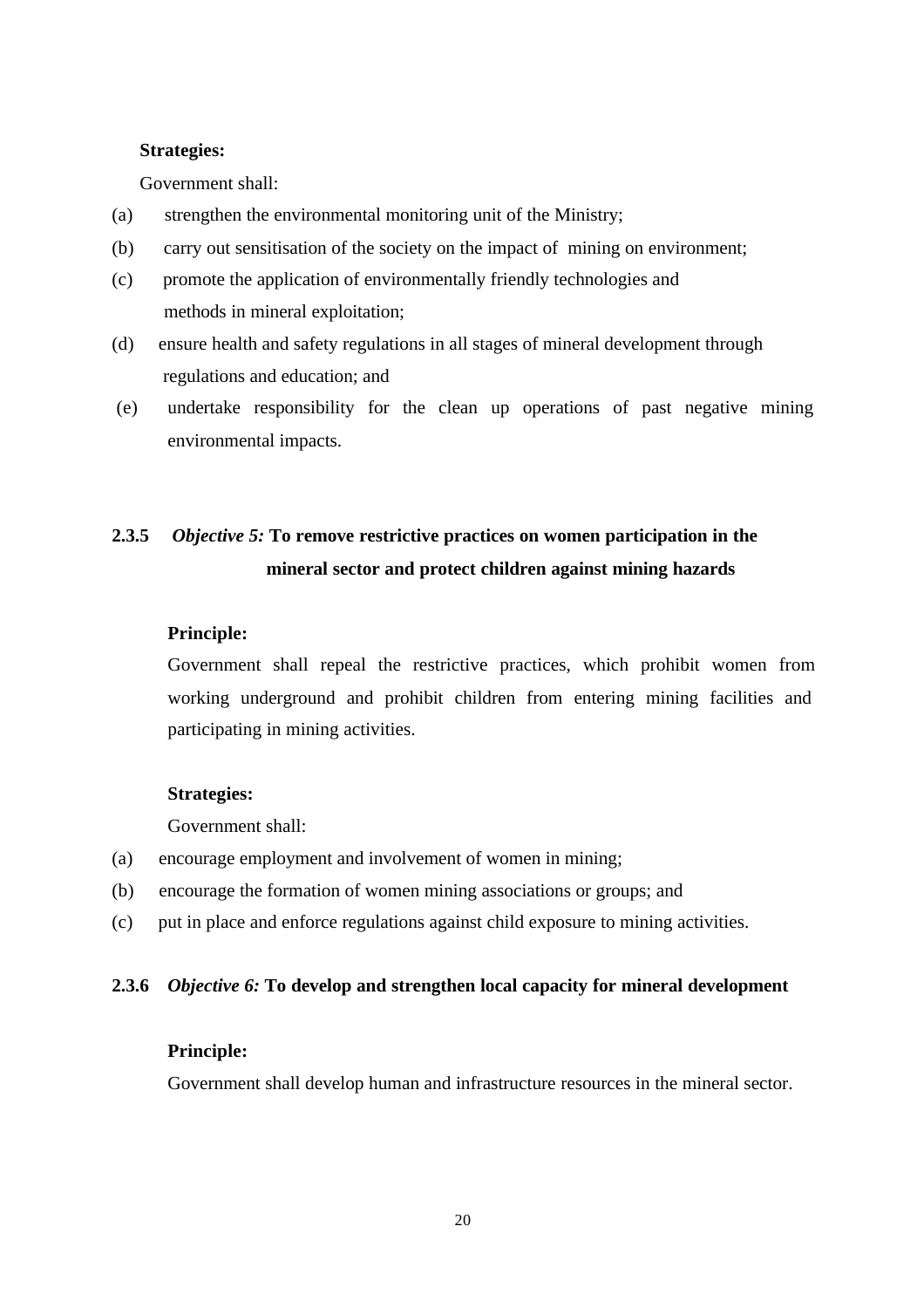# **Strategies:**

Government shall:

- (a) put in place a functional structure of the Geological Survey and Mines Department (GSMD);
- (b) provide continuous training and maintain staff in the GSMD;
- (c) promote employment and training of Ugandans by the private sector; and
- (d) set up registration board for earth scientists in Uganda.

# **2.3.7** *Objective 7:* **To add value to mineral ores and increase mineral trade**

# **Principle:**

Government shall promote and facilitate trade in minerals.

# **Strategies:**

Government shall:

- (a) license mineral dealers;
- (b) avail market information;
- (c) assist in the determination of the mineral values; and
- (d) conduct awareness campaigns for stakeholders and other law enforcement agencies.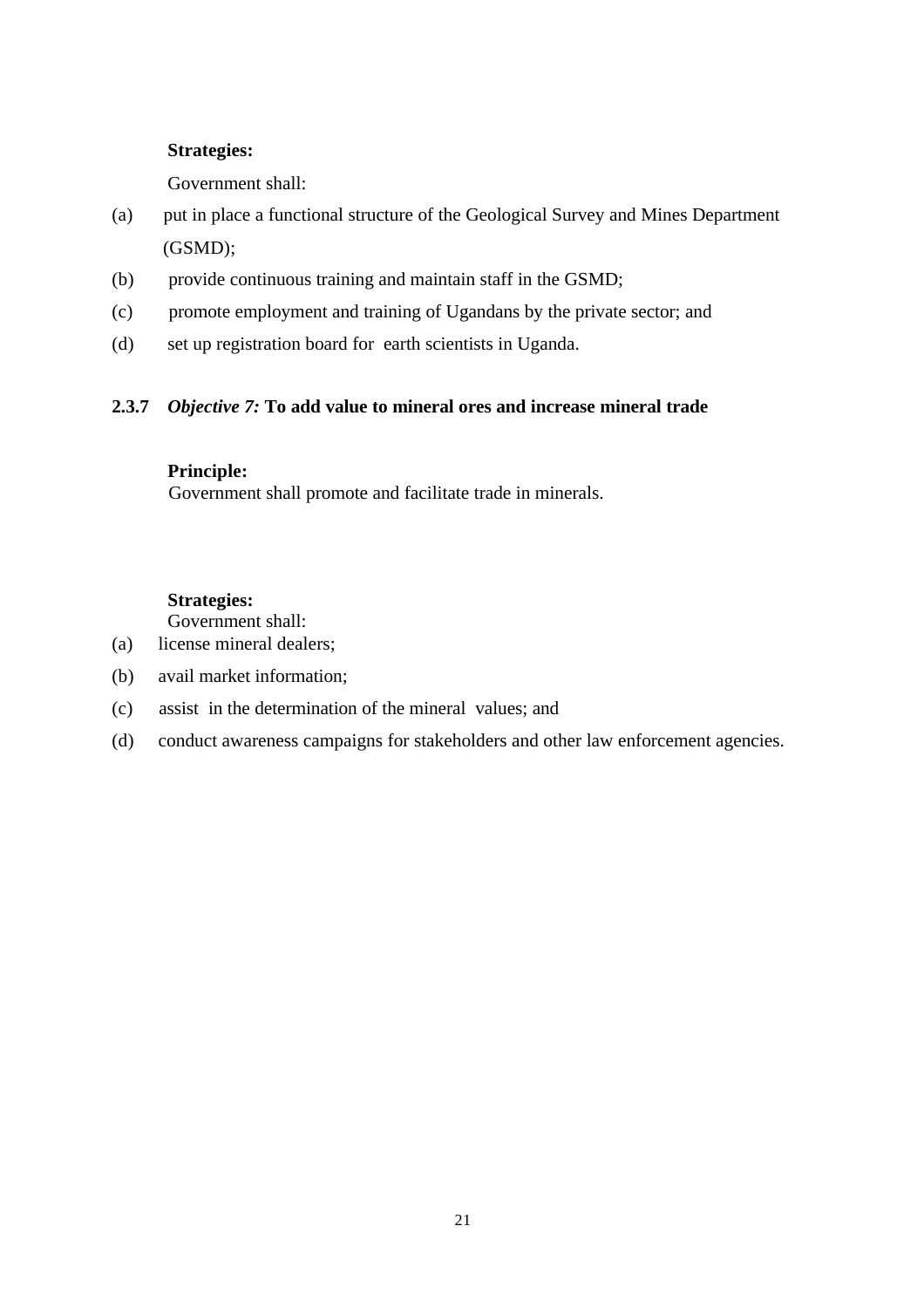### **CHAPTER 3**

### **3 INSTITUTIONAL FRAMEWORK**

To ensure effective administration, management and monitoring of the mineral sector, the Government shall:

- (i) establish, maintain and facilitate an efficient, well organised and transparent institutional framework;
- (ii) ensure the availability of relevant competent professional and technical staff; and
- (iii) allocate sufficient resources for the effective and efficient execution of duties as well as responsibilities by the relevant staff.

The following Government institutions will be responsible for the development of the mineral sector towards the identified goal.

### **3.1 Ministry of Energy and Mineral Development (MEMD)**

The over all responsibility for the Mineral Sector will lie with the Ministry of Energy and Mineral Development (MEMD) or the Ministry responsible for minerals. The Minister will be responsible for the policy direction and accountable for the sector performance.

### **3.2 The Directorate of Energy and Mineral Development (DEMD)**

The Director for Energy and Mineral Development will provide leadership of a technical body to advise on the implementation of the mineral policy. The office shall be the technical link between MEMD and the policy implementation Department.

### **3.3 The Geological Survey and Mines Department (GSMD)**

The GSMD will be the technical arm of MEMD and directly responsible for the implementation of the mineral policy. The duties will include inter alia carrying out administration, supervising, regulating, monitoring, enforcing, training, providing extension services and promoting other sectoral activities.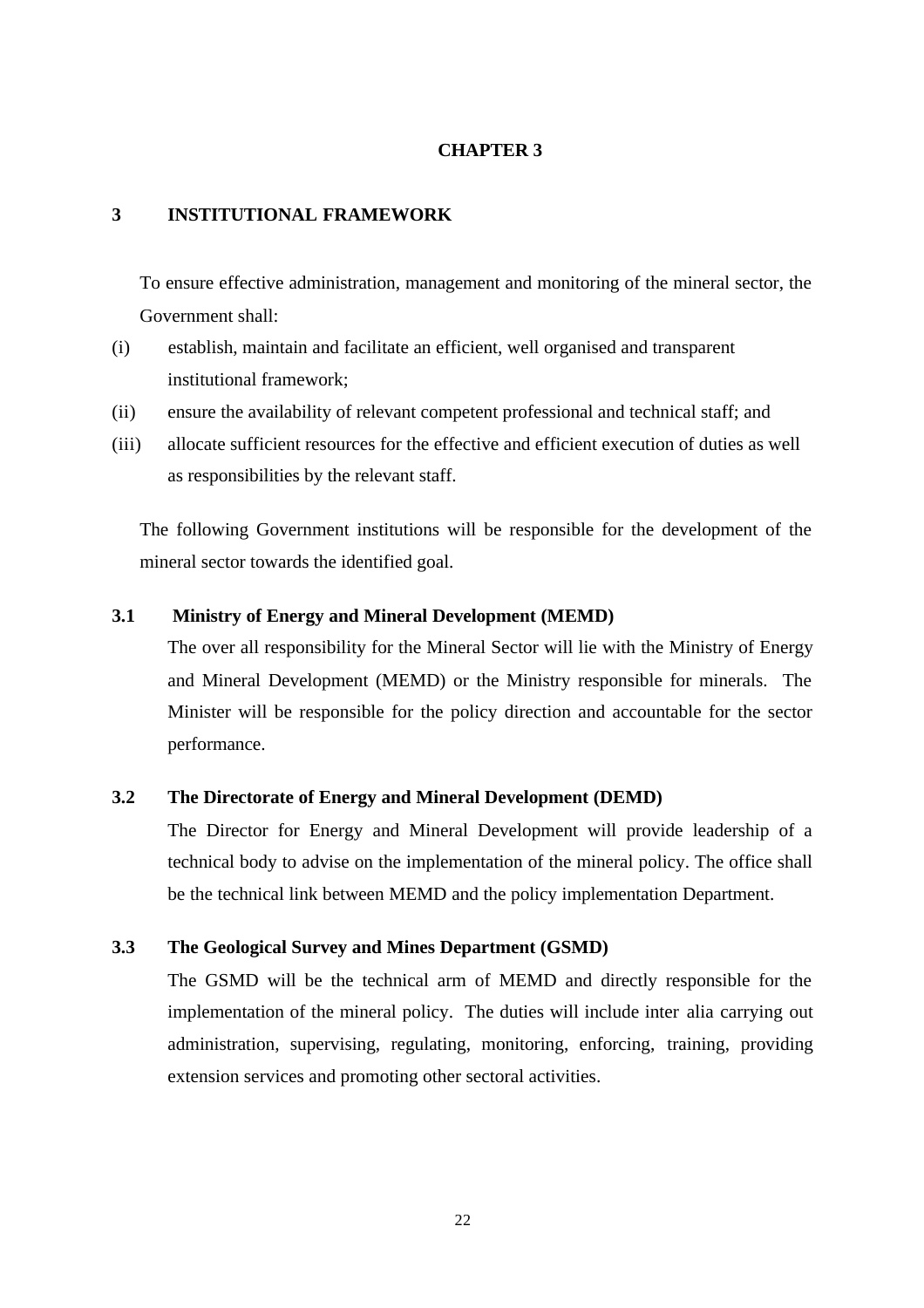# **3.4 Other Institutions**

The implementation of the Mineral Policy will no doubt impact on other sectors of the national programmes. It is the intention of Government to call on the participation of other institutions such as District Authorities, miners associations and other stakeholders during the policy implementation.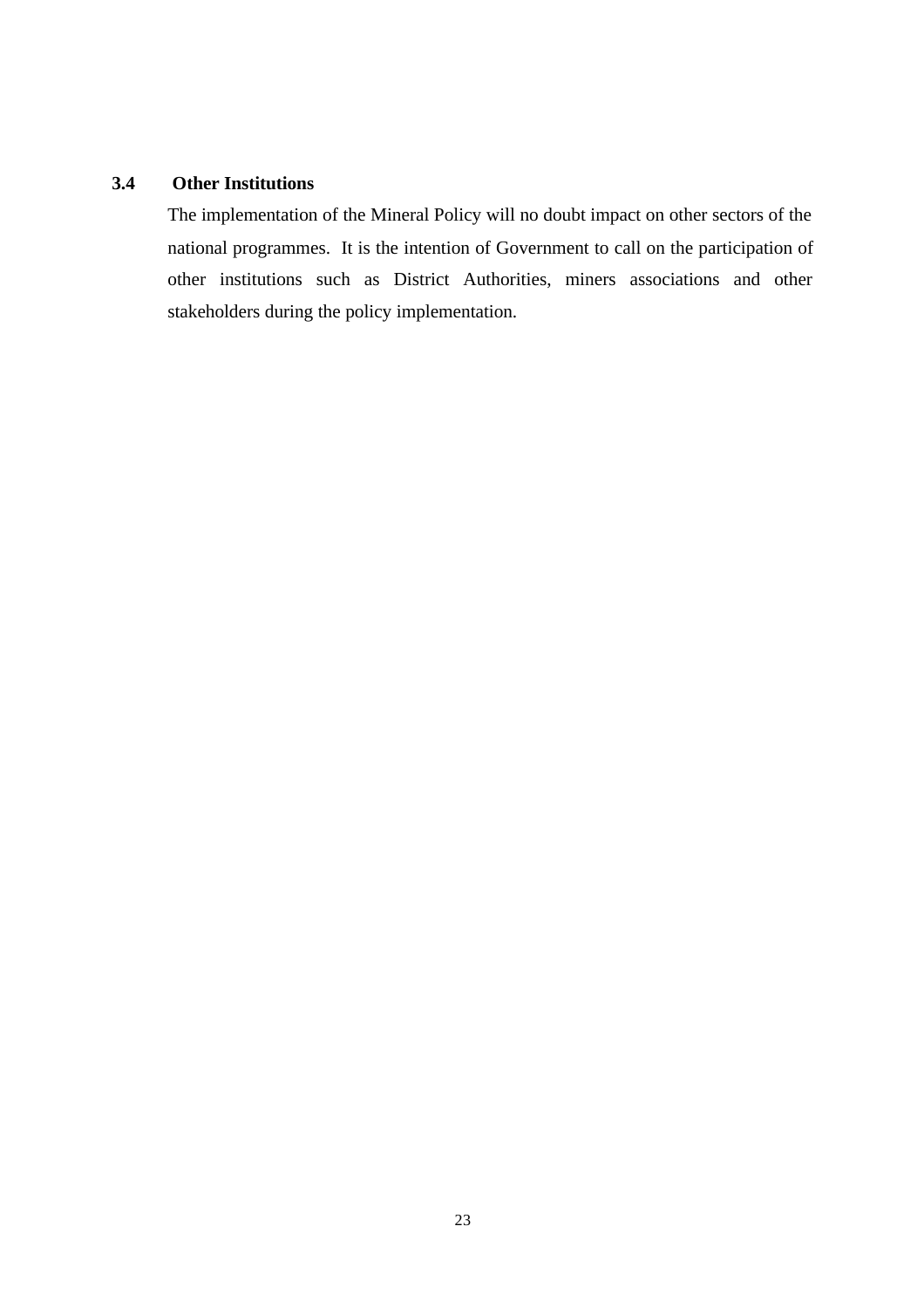### **CHAPTER 4**

# **4 POLICY IMPLEMENTATION**

Government is determined to ensure that minerals contribute significantly to the overall development of the country. It is the intention of Government to see to it that this policy is implemented fully as resources become available. The identified policy objectives, principles and strategies have been prioritised for implementation in the Short Term Action – STA, (0-2 years) and Medium Term Action - MTA (3-5 years). The time scales mark the planned beginning of the action. It must be borne in mind that some actions are continuous while others terminate with a specific, once and for all output.

The implementation schedule is as outlined in the table below.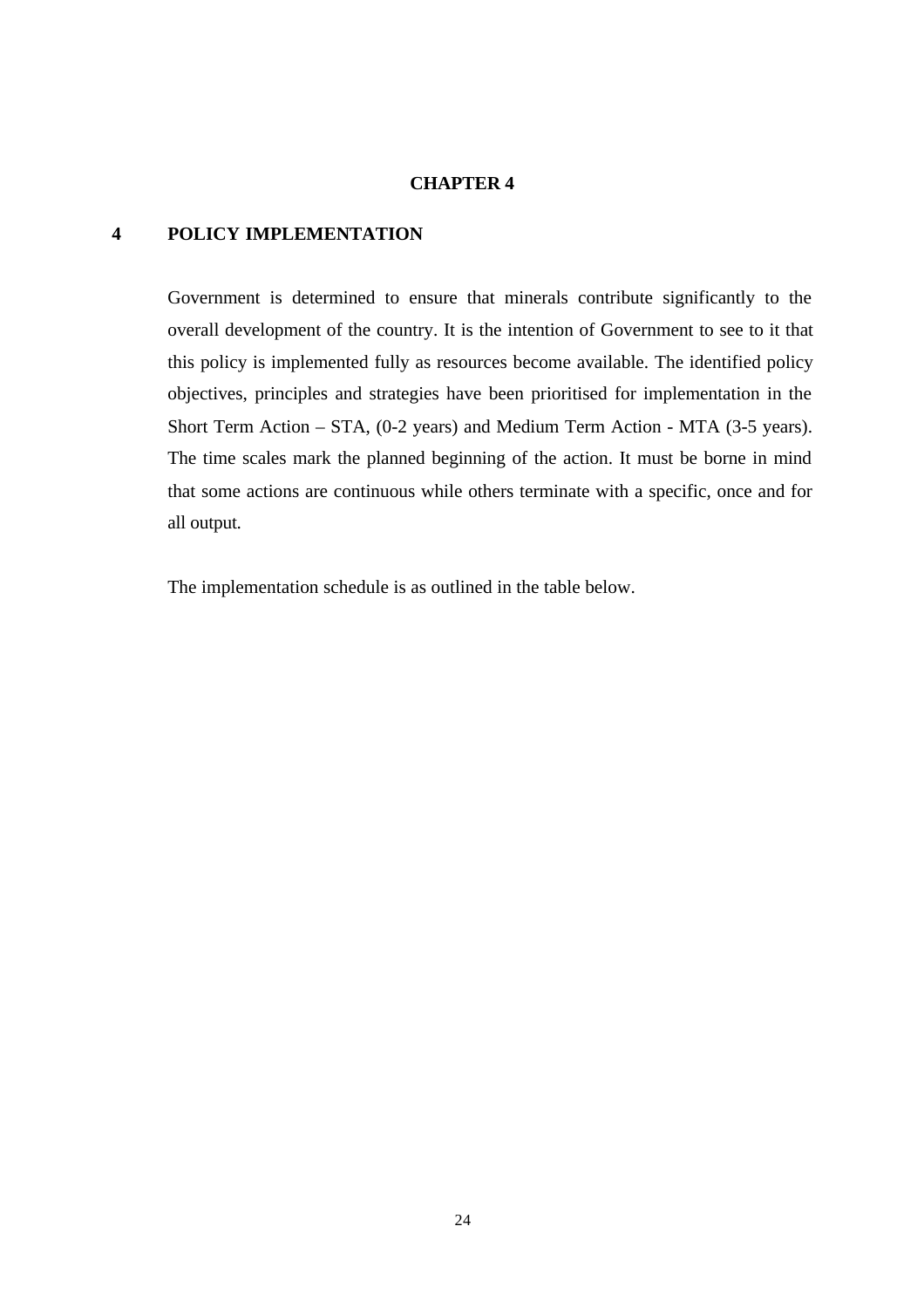| <b>Objective / Principle</b>                         | <b>Strategy</b>                                         | <b>STA</b> | <b>MTA</b> |
|------------------------------------------------------|---------------------------------------------------------|------------|------------|
| <b>Objective 1:</b>                                  | Review and put in place an investor-                    |            |            |
| To stimulate investment in the                       | friendly legal framework.                               |            |            |
| mineral sector by promoting                          | Institute and maintain a progressive and                |            |            |
| private participation.                               | predictable tax regime with well-defined<br>parameters. |            |            |
|                                                      | Involve stakeholders in the formulation                 |            |            |
| <b>Principles:</b>                                   | of the mineral policy and its legislation.              |            |            |
| Government shall:                                    | Carryout geological, geochemical and                    |            |            |
| Acquire<br>basic                                     | geophysical surveys of the entire country               |            |            |
| geoscientific<br>data<br>and                         | at various scales.                                      |            |            |
| disseminate it.                                      | Encourage private operators in the sector               |            |            |
|                                                      | to provide acquired geoscientific data at               |            |            |
| Put in place a stable,                               | appropriate stages<br>for<br>enhancing                  |            |            |
| predictable,<br>and                                  | national databank.                                      |            |            |
| competitive<br>fiscal<br>and                         | Process.<br>analyse<br>and<br>interpret                 |            |            |
| legal environment for the<br>sector.                 | geoscientific data.                                     |            |            |
|                                                      | Archive, package and disseminate data                   |            |            |
|                                                      | through publications and electronic                     |            |            |
|                                                      | media.                                                  |            |            |
|                                                      | Avail mineral prospects to investors.                   |            |            |
|                                                      | Facilitate access to land for mineral                   |            |            |
|                                                      | development.                                            |            |            |
| Objective 2:                                         | Levy and collect royalties on minerals                  |            |            |
| To ensure that mineral wealth                        | and fees for services rendered.                         |            |            |
| supports national economic                           |                                                         |            |            |
| and social development.                              |                                                         |            |            |
| <b>Principle:</b>                                    | Royalties<br>shall be<br>shared<br>between              |            |            |
| Government<br>shall<br>ensure                        | Central<br>Government<br>and<br>Local                   |            |            |
| equitable sharing of revenue                         | Government from where minerals are                      |            |            |
| from mineral resources.                              | produced.                                               |            |            |
| Objective 3:                                         | Apply light-handed regulation in small-                 |            |            |
| To regularise and improve                            | scale mining.                                           |            |            |
| artisanal and small-scale                            |                                                         |            |            |
| mining.                                              | Provide<br>information<br>available<br>on               |            |            |
|                                                      | production and marketing facilities.                    |            |            |
| <b>Principle:</b>                                    |                                                         |            |            |
| Government shall encourage                           | Provide extension services to the small-                |            |            |
| artisanal and small-scale                            | scale and artisanal miners through their                |            |            |
| miners to form associations                          | associations.                                           |            |            |
| and other organisations in<br>order to improve their |                                                         |            |            |
| production and marketing                             |                                                         |            |            |
| capacity.                                            |                                                         |            |            |

*Table 1* **Policy Implementation Schedule**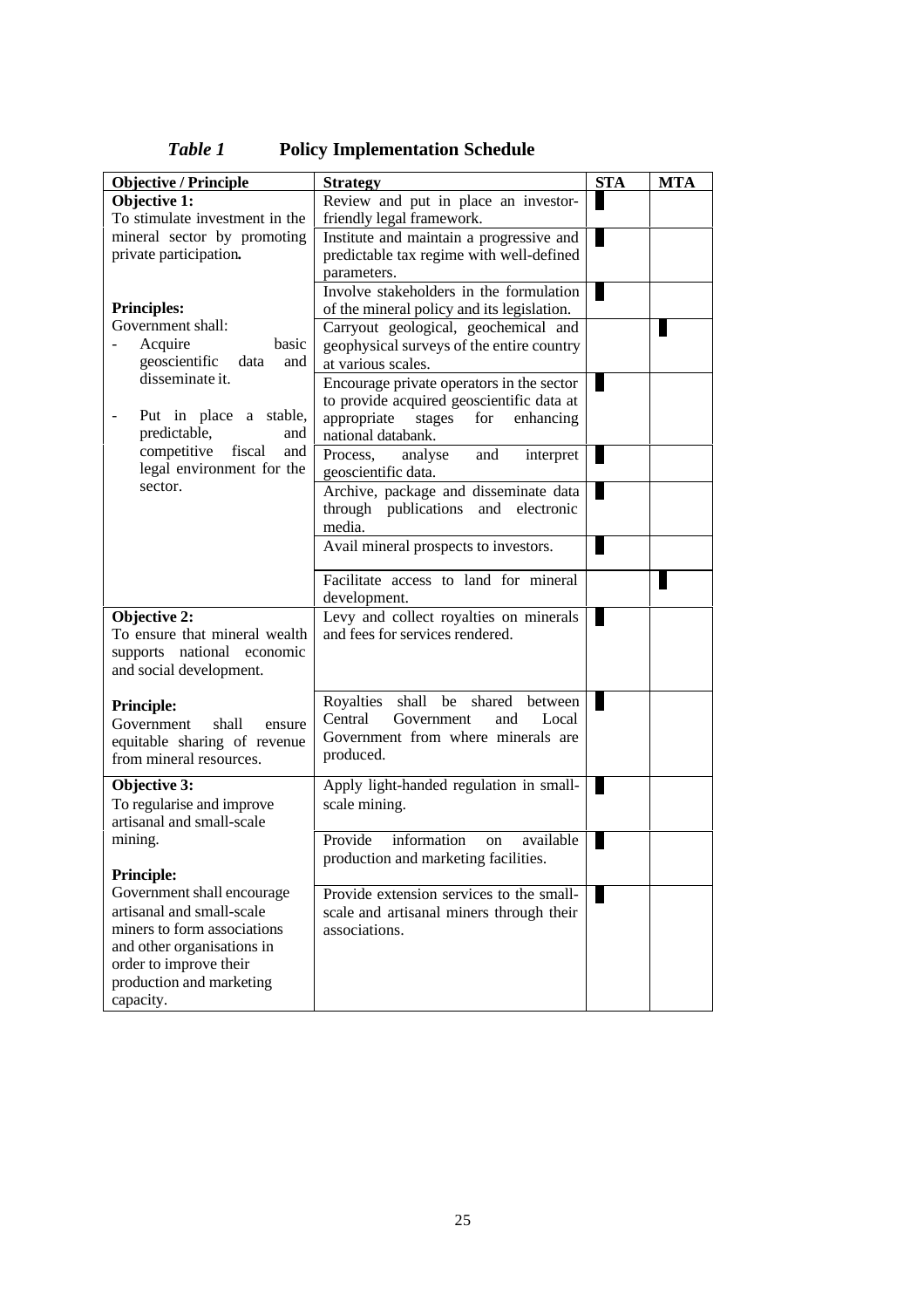| Objective 4:<br>To minimise and mitigate                                                                       | Strengthen<br>the<br>environmental<br>monitoring unit of the Ministry.                                               |  |
|----------------------------------------------------------------------------------------------------------------|----------------------------------------------------------------------------------------------------------------------|--|
| adverse social and<br>environmental impacts of<br>mineral exploitation.                                        | Carryout sensitisation of the society on<br>the impact of mining on environment.                                     |  |
| <b>Principles:</b>                                                                                             | Promote<br>application<br>the<br>of<br>environmentally friendly technologies<br>and methods in mineral exploitation. |  |
| Government shall ensure:<br>That there is compliance<br>with existing laws and                                 | Ensure health and safety standards in<br>all stages of mineral development<br>through regulations and education.     |  |
| regulations on<br>environment.<br>The protection of human                                                      | Undertake responsibility for clean up<br>operations of past negative mining<br>environmental impacts.                |  |
| health and safety.                                                                                             |                                                                                                                      |  |
| Objective 5:<br>To remove restrictive practices<br>on women participation in the<br>mineral sector and protect | Encourage<br>employment<br>and<br>involvement of women in mineral<br>development activities.                         |  |
| children against mining<br>hazards.                                                                            | Encourage the formation of women<br>mining associations or groups.                                                   |  |
| <b>Principle:</b>                                                                                              |                                                                                                                      |  |
| Government shall promote<br>affirmative action in favour of<br>women and prohibit child<br>labour in mining.   | Put in place and enforce regulations<br>against child labour and exposure in<br>mining.                              |  |
| Objective 6:<br>To develop and strengthen the                                                                  | Put in place a functional structure of<br>the GSMD.                                                                  |  |
| local capacity for mineral<br>development.                                                                     | continuous<br>Provide<br>training<br>and<br>maintain staff in the GSMD.                                              |  |
|                                                                                                                | Set up a Registration Board for Earth<br>Scientists in Uganda.                                                       |  |
| <b>Principle:</b><br>Government shall develop<br>human and infrastructure<br>resources in the mineral sector.  | Promote the employment and training<br>of the people of Uganda by the private<br>sector.                             |  |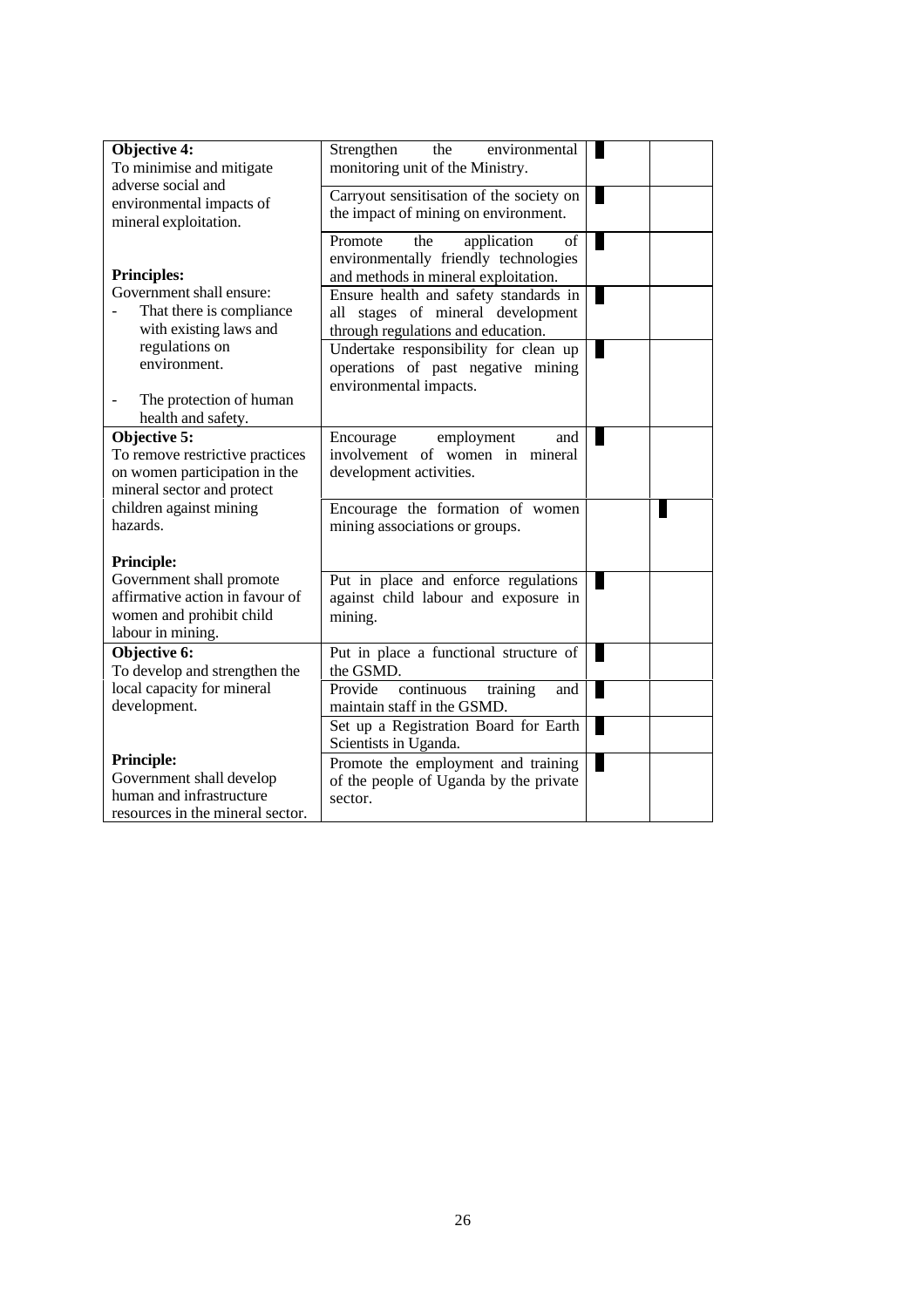| Objective 7:<br>To add value to mineral ores      | Avail marketing information.                                                           |  |
|---------------------------------------------------|----------------------------------------------------------------------------------------|--|
| and increase mineral trade.                       | Assist in the determination of the<br>mineral values.                                  |  |
| <b>Principle:</b><br>Government shall promote and | License mineral dealers.                                                               |  |
| facilitate trade in minerals.                     | Conduct awareness campaigns for<br>stakeholders and other law enforcement<br>agencies. |  |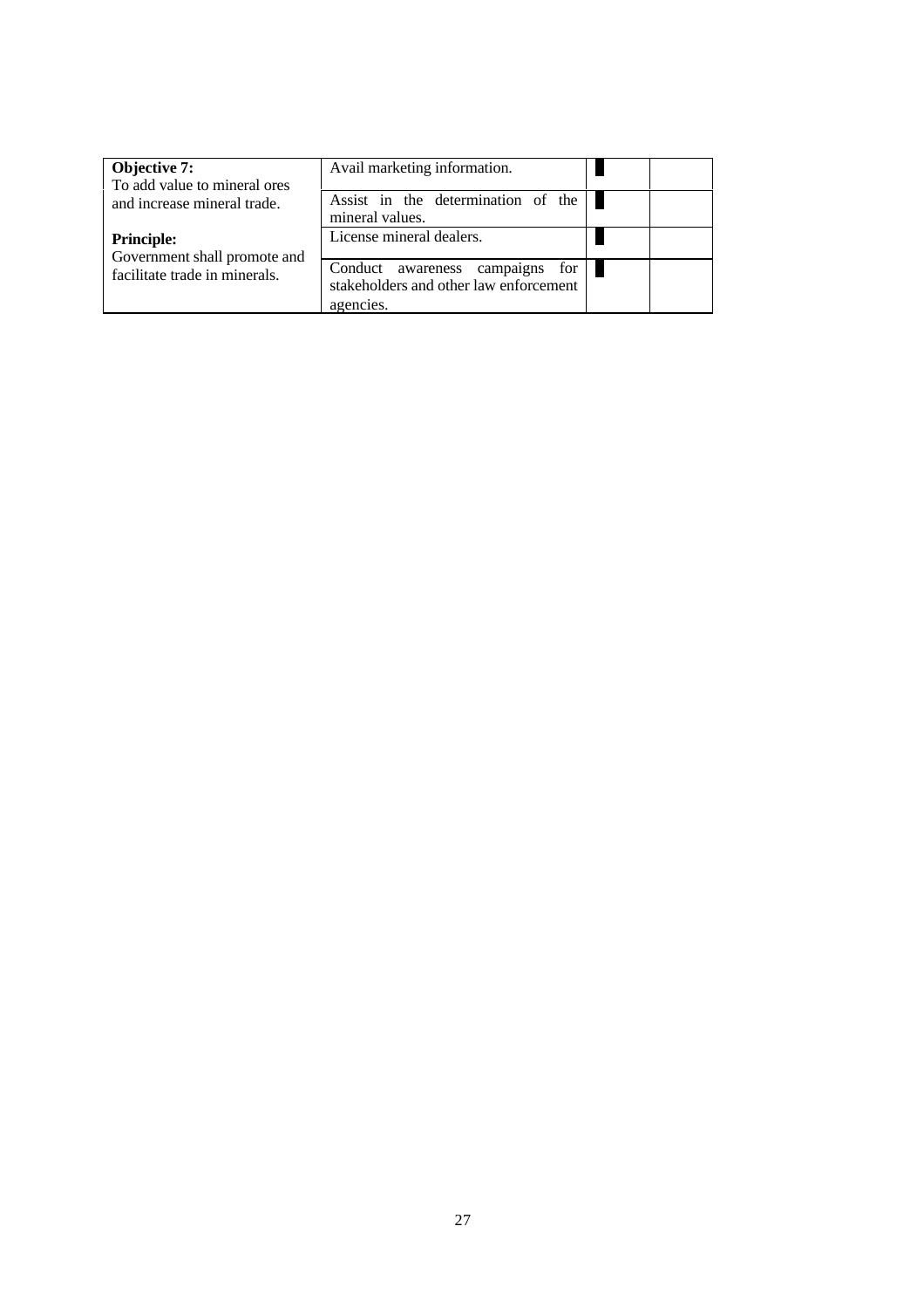### **CHAPTER 5**

### **CONCLUSION**

Uganda has a favourable geological environment for hosting a variety of mineral resources both metallic and non-metallic. The significance of the mineral sector to the economy is reflected in the contribution of up to a third of the foreign exchange earnings in the 1960's and early 70's. In order to revive the sector, the geological endowment needs to be complemented with good Government policies covering infrastructure, land tenure regulations, foreign exchange controls, and others. While most of the above policies have been put in place, Government has also recognised the need for a mineral policy to guide the long-term development of the mining sector.

Government has, for this reason, drawn up a mineral policy that is internationally competitive and investor-friendly in order to create a viable private sector-led mining industry for the benefit of the people of Uganda. The policy provides the right legal and fiscal environment to attract foreign and private investment in the sector, and encourages local entrepreneurs to develop small-scale mines, so that they can gradually build up production capacity to supply the domestic and export markets.

Government's role is that of promoting, regulating, monitoring and facilitating investment in the sector. The Government also acts as a service provider in the case of extension services for artisan and small-scale mining. For the Government to play her role, she needs to acquire the basic geo-scientific data, manage it and make it available to the private sector. Government shall also fund Research and Development programs to demonstrate the diverse utility of various mineral commodities and to broaden opportunities for private sector participation. It is anticipated that private investment will be the main engine to move the mineral sector forward.